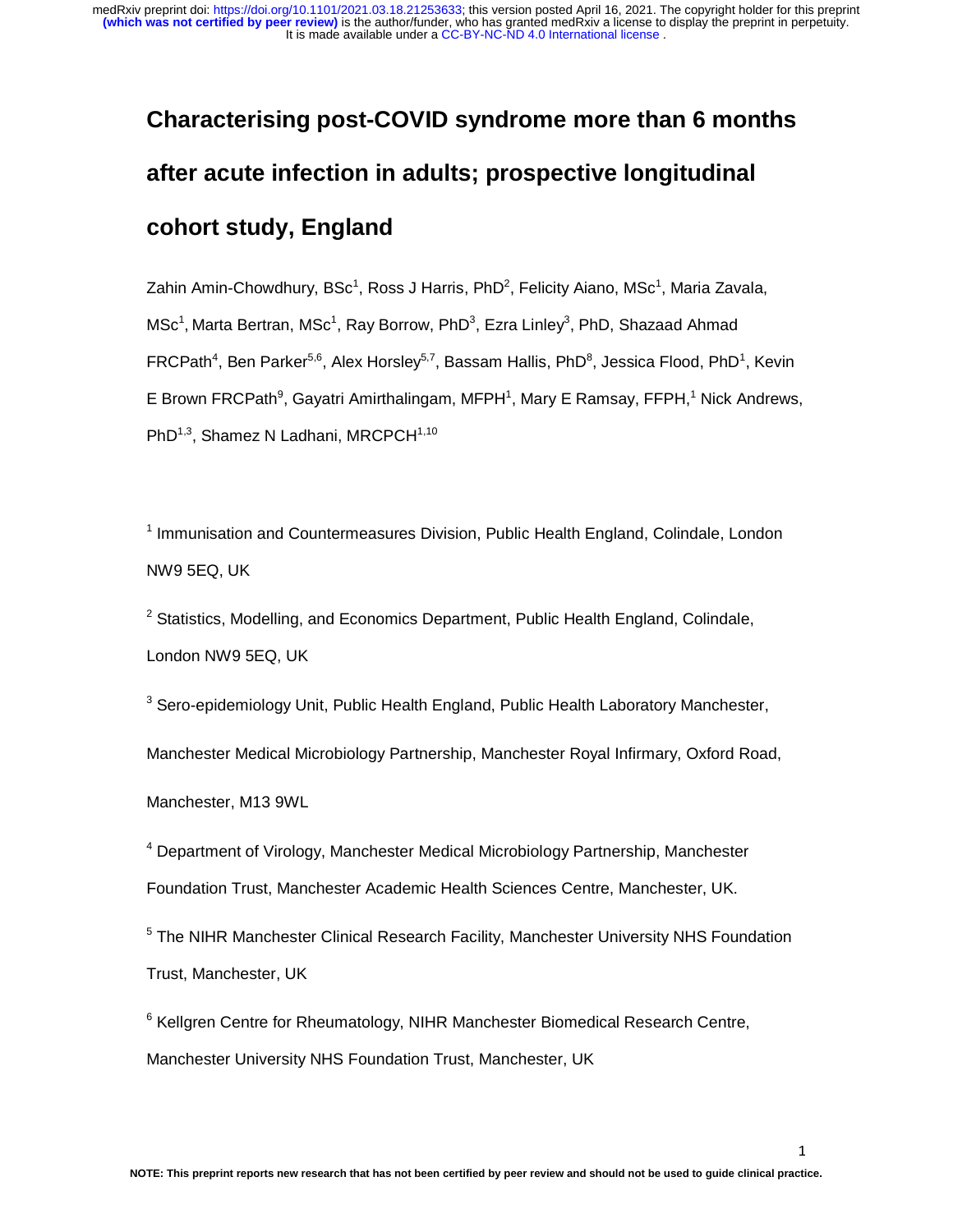<sup>7</sup> Division of Infection, Immunity and Respiratory Medicine, University of Manchester, Manchester, UK

8 Immunoassay Lab, National Infection Service, Porton Down SP4 0JG

<sup>9</sup> Virus Reference Department, Reference Microbiology, National Infection Service, Public

Health England Colindale. 61 Colindale Avenue, London NW9 5EQ

<sup>10</sup> Paediatric Infectious Diseases Research Group (PIDRG), St. George's University of

London, Cranmer Terrace, London SW17 0RE, UK.

#### **Key points (40-word summary):**

Compared to controls, we identified three clusters of symptoms affecting the sensory, neurological and cardiorespiratory systems that were more prevalent among cases. Notably, gastrointestinal and dermatological symptoms and symptoms related to mental health were as prevalent among cases as controls.

**Word count:** 3,585

**Key words:** long COVID, prospective cohort, control group

**Short title:** Long COVID in adults

**Corresponding Author:** Dr Shamez Ladhani, Immunisation and Countermeasures Division, Public Health England, 61 Colindale Avenue, London NW9 5EQ, UK. Email: shamez.ladhani@phe.gov.uk

**Alternate Corresponding Author:** Zahin Amin-Chowdhury, Immunisation and Countermeasures Division, Public Health England, 61 Colindale Avenue, London NW9 5EQ, UK. Email: zahin.amin@phe.gov.uk

ICMJE criteria for authorship was met by all authors.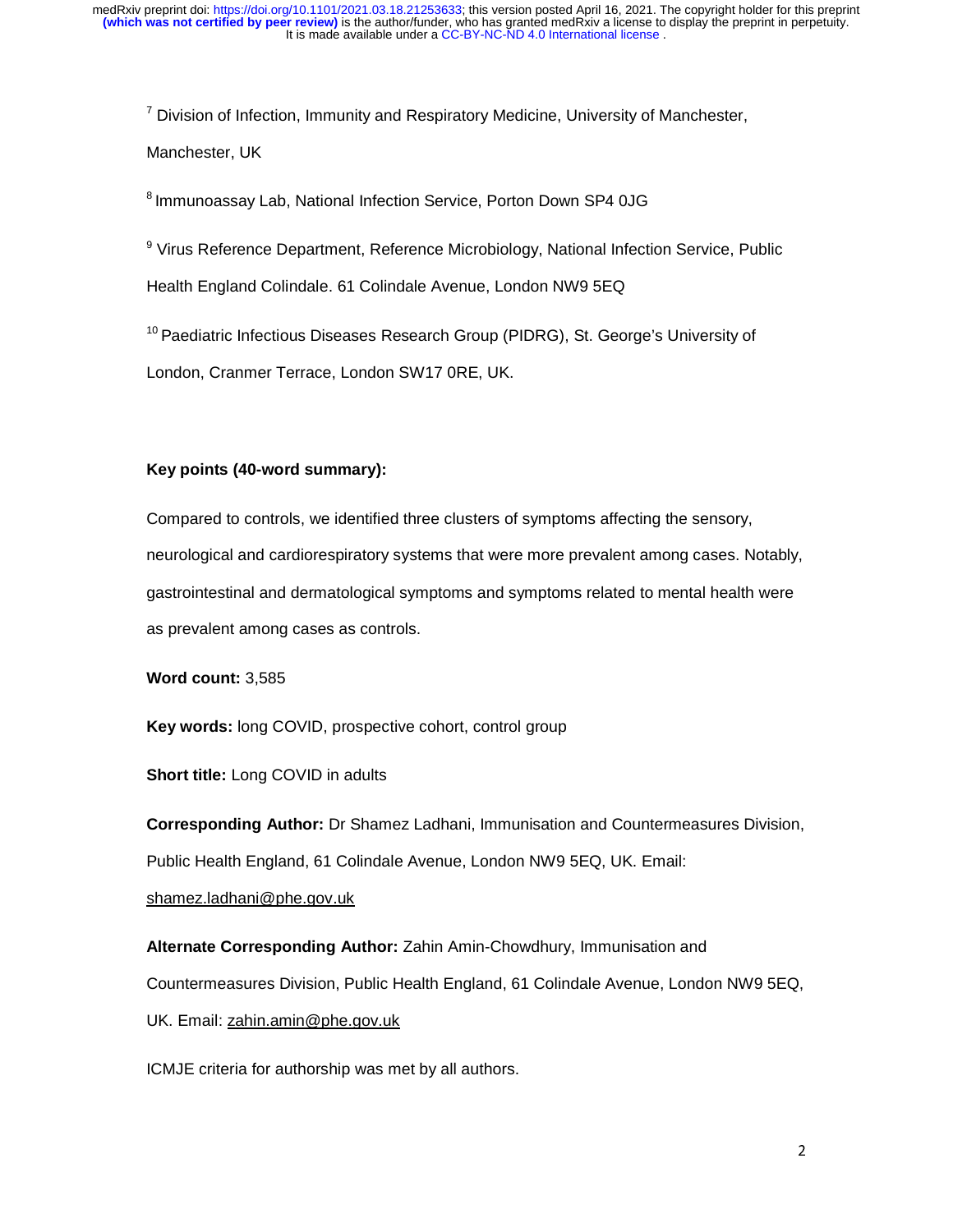#### **Abstract**

#### **Background**

Most individuals with COVID-19 will recover without sequelae, but some will develop longterm multi-system impairments. The definition, duration, prevalence and symptoms associated with long COVID, however, have not been established.

#### **Methods**

Public Health England (PHE) initiated longitudinal surveillance of clinical and non-clinical healthcare workers for monthly blood sampling for SARS-CoV-2 antibodies in March 2020. Eight months after enrolment, participants completed an online questionnaire including 72 symptoms in the preceding month. Symptomatic mild-to-moderate cases with confirmed COVID-19 were compared with asymptomatic, seronegative controls. Multivariable logistic regression was used to identify independent symptoms associated with long COVID.

#### **Results**

All 2,147 participants were contacted and 1,671 (77.8%) completed the questionnaire, including 140 (8.4%) cases and 1,160 controls. At a median of 7.5 (IQR 7.1-7.8) months after infection, 20 cases (14.3%) had ongoing (4/140, 2.9%) or episodic (16/140, 11.4%) symptoms. We identified three clusters of symptoms associated with long COVID, those affecting the sensory (ageusia, anosmia, loss of appetite and blurred vision), neurological (forgetfulness, short-term memory loss and confusion/brain fog) and cardiorespiratory (chest tightness/pain, unusual fatigue, breathlessness after minimal exertion/at rest, palpitations) systems. The sensory cluster had the highest association with being a case (aOR 5.25, 95% CI 3.45-8.01). Dermatological, gynaecological, gastrointestinal or mental health symptoms were not significantly different between cases and controls.

#### **Conclusions**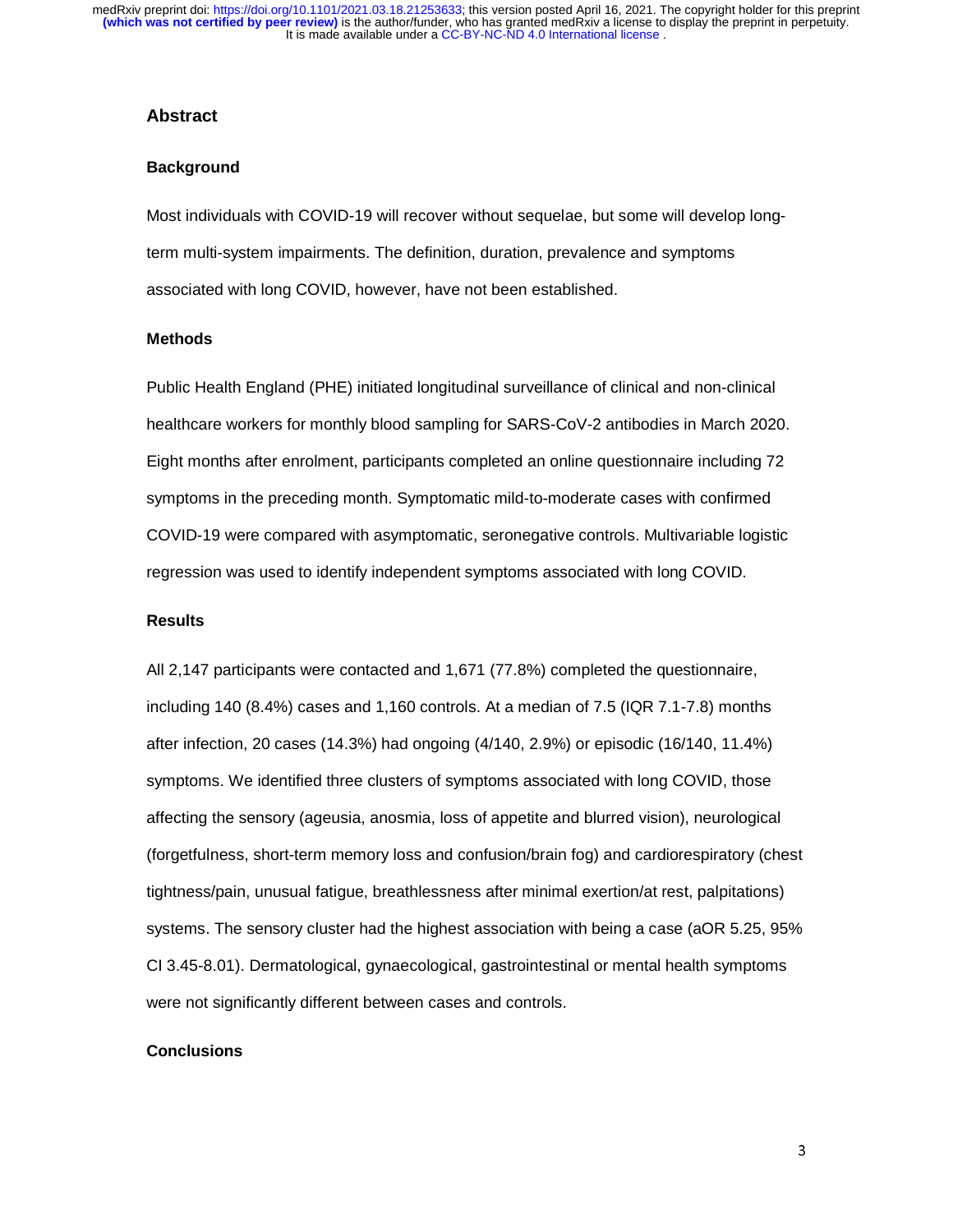Most persistent symptoms reported following mild COVID-19 were equally common in cases and controls. While all three clusters identified had a strong association with previous COVID-19 infection, the sensory cluster had the highest specificity and strength of association.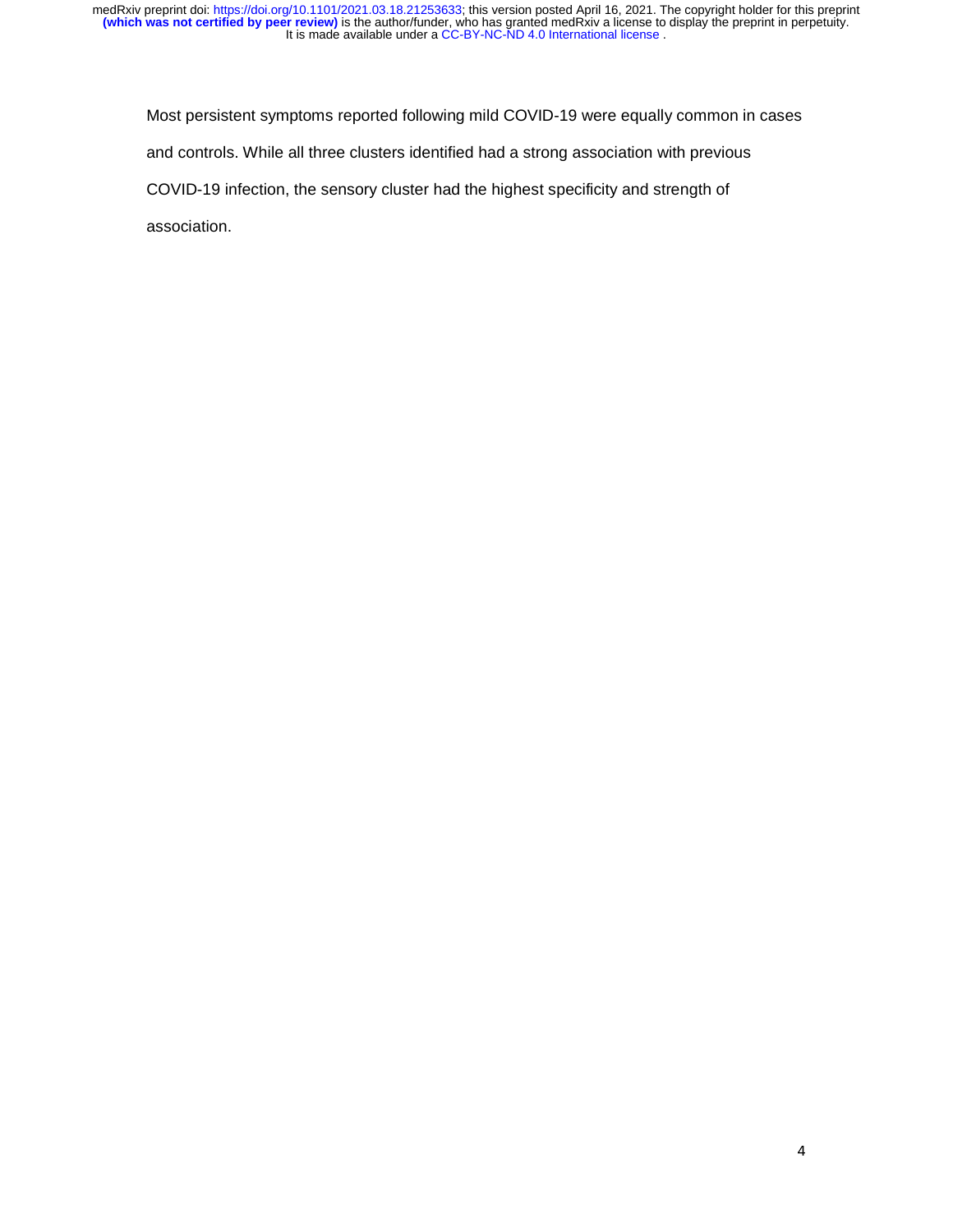# **Introduction**

The clinical manifestations of severe acute respiratory syndrome coronavirus 2 (SARS-CoV-2) – the virus responsible for coronavirus disease 19 (COVID-19) – range from asymptomatic infection to severe disease leading to multi-organ failure and death.<sup>1, 2</sup> While for many survivors, the infection is mild and short-lived, with emerging evidence, it is now recognised that an as-yet undefined proportion will go on to develop persistent symptoms after recovering from their infection.<sup>3</sup> Various terms have been used to describe the condition, including 'post-acute COVID-19', 'post-COVID-19 syndrome' and 'long COVID'.<sup>4, 5</sup> In the UK, NICE–SIGN–RCGP have developed guidelines to support patients with long COVID, but the definition for this condition is very non-specific, and includes any individual with signs and symptoms that develop during or after an infection consistent with COVID-19, continuing for more than 12 weeks and are not explained by an alternative diagnosis. $6$ 

The reported symptoms in individuals recovering from COVID-19 are varied and may manifest as episodic, cyclical or persistent. Symptoms affecting every organ system have been described, particularly affecting the cardiovascular, respiratory and neuromuscular system, as well as non-specific symptoms such as excessive fatigue, body aches and "brain fog".<sup>7, 8</sup> Chronic fatigue has also been widely reported in some patients recovering from COVID-19, which is not surprising given that this syndrome can occur after any infection.<sup>7, 8</sup> Currently, our understanding of long COVID-19 comes from information provided by patients with COVID-19, usually those who were hospitalised and, therefore, experienced more severe disease.<sup>9, 10</sup> Additionally, published studies have been limited self-selected cohorts of patients and lack of appropriate control groups to objectively assess the relative frequency of reported symptoms, which have led to surprisingly high estimates of long COVID prevalence estimates, with a pooled estimate of 80% in one systematic review. Some of the >170 symptoms reportedly caused by COVID-19 have low biological plausibility but cannot be excluded without knowledge of their frequency in the general population.<sup>5, 11</sup>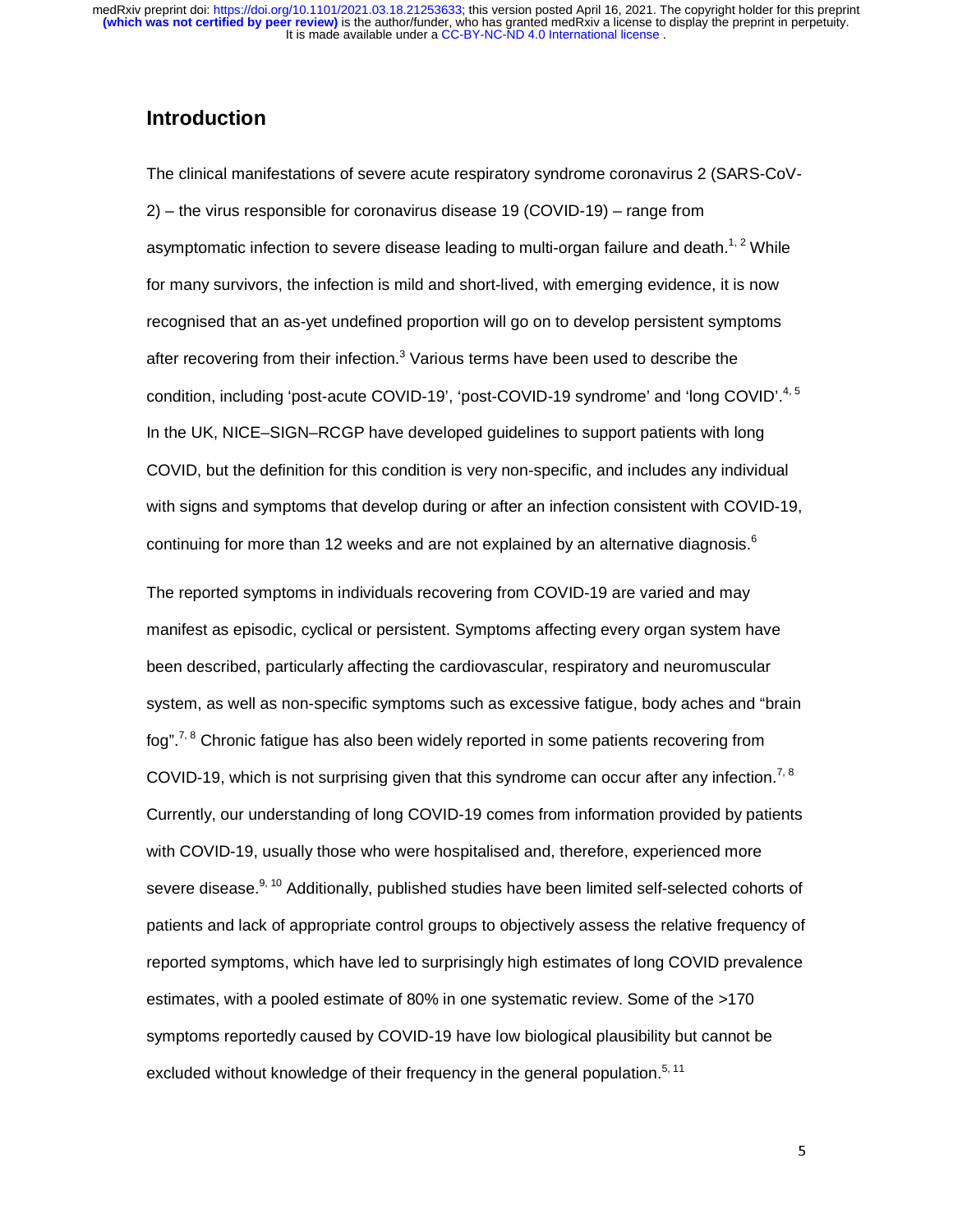At the start of the pandemic, Public Health England (PHE) initiated active prospective surveillance of more than 2,000 clinical and non-clinical healthcare workers to collect monthly blood samples for SARS-CoV-2 antibody testing.<sup>12</sup> Around 12% developed COVID-19, mainly during March/April 2020. In order to better understand the characteristics of long COVID in healthy adults with mild-to moderate COVID-19, we asked all participants to complete an online questionnaire about their physical and mental state in November 2020. Knowledge of their SARS-CoV-2 RT-PCR and antibody status allowed us to accurately identify laboratory-confirmed symptomatic COVID-19 cases along with a large control group of asymptomatic adults who remained SARS-CoV-2 antibody negative throughout the surveillance period. Our objective was to estimate the prevalence of persistent symptoms in working-age adults with confirmed COVID-19. We also compared reported long COVID symptoms identified through a literature review and mental health state of individuals with confirmed COVID-19 more than 6 months after their infection with the asymptomatic, SARS-CoV-2 antibody negative controls.

# **Methods**

#### **Study design and participants**

In March 2020, PHE initiated a prospective cohort study (ESCAPE) of PHE and National Health Service (NHS) healthcare workers to collect monthly blood samples for SARS-CoV-2 antibodies at multiple sites in England (PHE London, PHE Porton Down, PHE Manchester, NHS Manchester Royal Infirmary and NHS Wythenshawe Hospital).<sup>12</sup> Participants included office-based workers, laboratory workers, as well as clinical patient-facing and non-patient facing healthcare workers, most of whom working on-site throughout national lockdown. Participants were provided with information about the study and provided written informed consent prior to enrolment. A short online questionnaire requesting information about any illness, symptoms and SARS-CoV-2 testing since the previous blood sampling visit was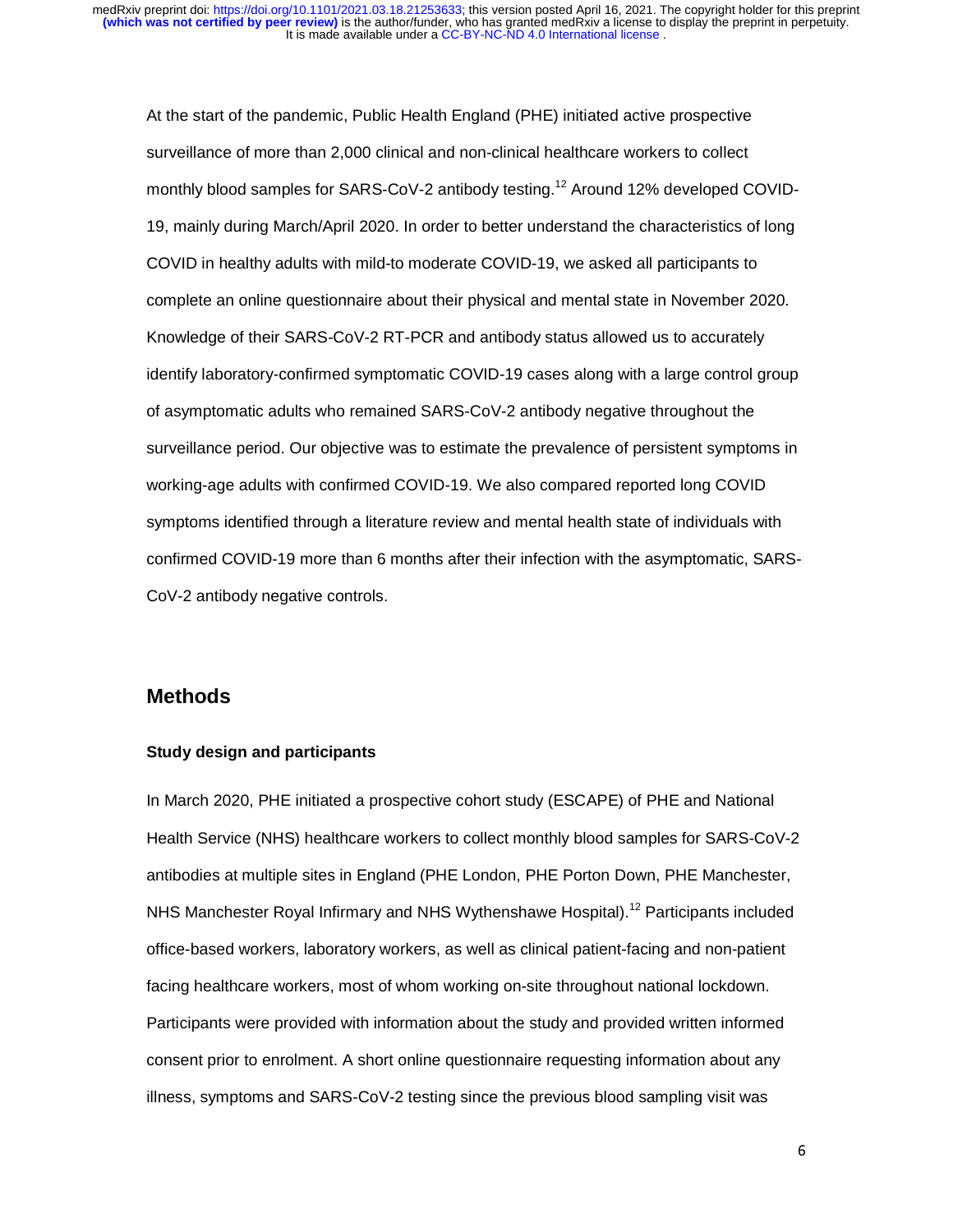completed on-site by the participant at each blood sampling visit. If participants missed a visit, they could still continue to take part at the next visit.<sup>13</sup>

#### **Questionnaire design**

To assess any long-term effects of COVID-19, participants were invited to complete a detailed online questionnaire in November 2020. The questionnaire was developed based on all possible symptoms associated with long COVID that were reported online or in the scientific literature.<sup>14, 15</sup> The questionnaire was piloted among adults with and without COVID-19 and revised according to feedback received. The final questionnaire (**Supplement 1**) included questions on demographics, COVID-19 symptoms, PCR testing, chronic health conditions as well as whether they or not they had experienced any of 72 symptoms in the month prior to questionnaire completion. Symptoms were sub-grouped into (1) neurological, (2) dermatological, (3) sensory, (4) respiratory, (5) gastrointestinal, (6) cardiovascular, (7) mental health, and (8) other. The questionnaire was disseminated to ESCAPE participants electronically using the Snap Professional 11 platform on 03 November 2020. Participants received regular email reminders to complete the questionnaire until the survey closed on 12 February 2021.

#### **Laboratory methods**

The laboratory methods for SARS-CoV-2 antibody testing are described elsewhere.<sup>12</sup> In brief, blood samples were tested using five different assays for Nucleoprotein (Roche N and Abbott) and for Spike (EUROIMMUN, Roche S, and an in-house assay named RBD) antibodies. A participant was seropositive if positive for Nucleoprotein or Spike antibodies in any assay. Indeterminate results and insufficient samples were excluded.

#### **Definitions**

A case was defined as any participant with COVID-19 symptoms and laboratory-confirmed positive SARS-CoV-2 antibodies with an interval of at least 6 months from their first positive SARS-CoV-2 RT-PCR test or, if not tested, the onset of their COVID-19 symptoms until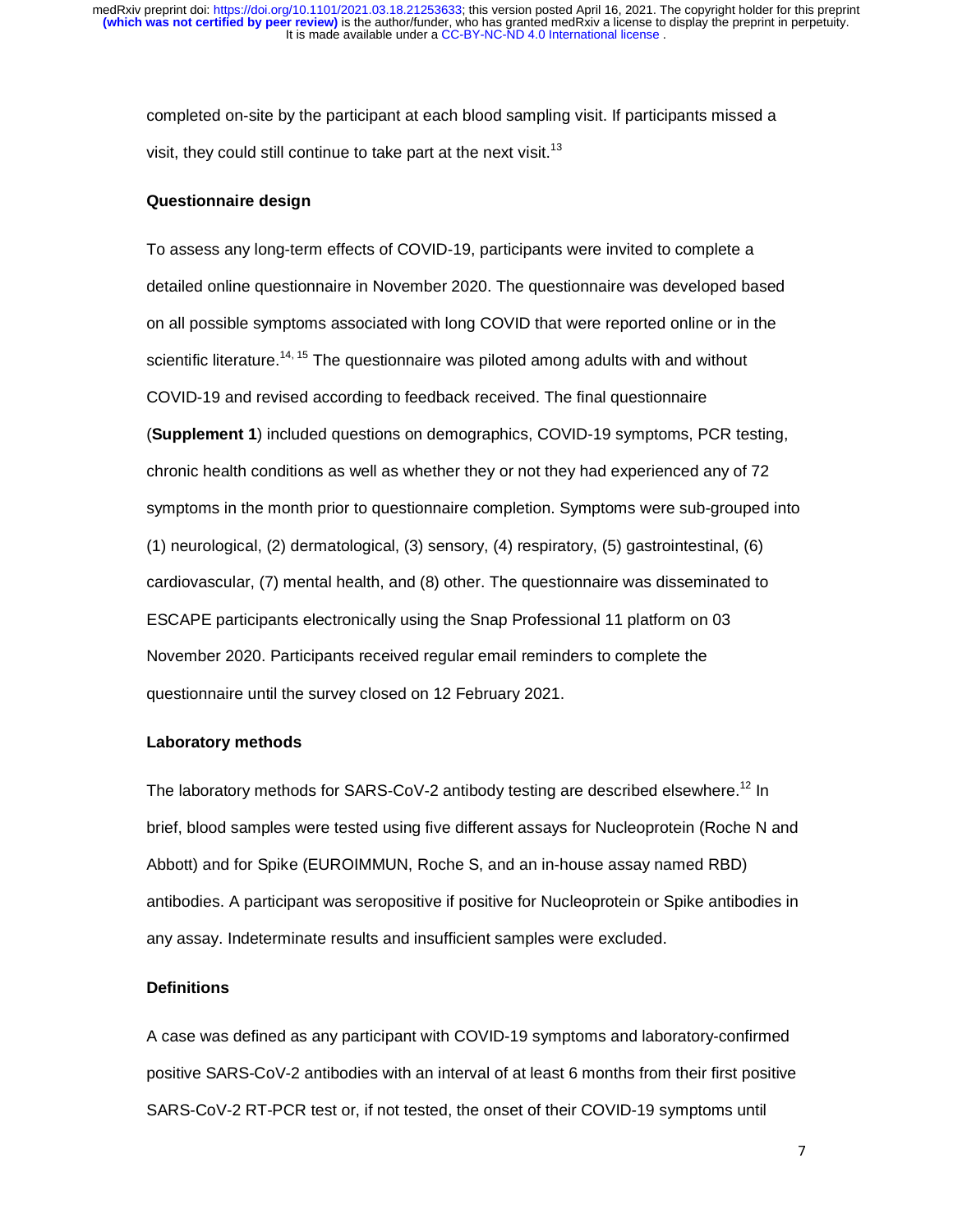questionnaire completion. The uninfected control group comprised SARS-CoV-2 antibody negative participants who remained asymptomatic until questionnaire completion. Participants who became SARS-CoV-2 RT-PCR or antibody positive within 6 months of questionnaire completion were not included in the analysis, as were those with COVID-19 symptoms who were SARS-CoV-2 antibody negative >30 days after their illness and those who developed COVID-19 symptoms after their last negative antibody test.

#### **Data management and statistical analyses**

Data were managed using Microsoft Access (Microsoft Corporation, Redmond, Washington) and analysed using Stata 15.1 (StataCorp LLC, College Station, Texas). Participant characteristics were described as counts and proportions. Non-normally distributed continuous variables are presented as medians with interquartile range. Categorical data are presented as a frequency (percentage) and compared using  $\chi^2$ , Fisher's exact or Kruskal-Wallis tests as appropriate, unless otherwise stated.

Logistic regression models were fitted for symptoms identified as statistically significant (p<0.05) in the univariable  $\chi^2$  or Fisher's exact test, as appropriate and adjusted for age group, sex, comorbidity status, ethnicity and workplace role. Because of multiple comparisons, a p value of ≤0.001 was considered statistically significant. Symptoms with less than 5% reported in cases and controls were also excluded due to being extremely rare. Potential interactions between covariates were assessed using likelihood ratio tests. The controls were compared with antibody positive participants which were excluded to assess for significant difference. The results are reported as odd ratios (OR) and adjusted odds ratios (aOR) with 95% confidence intervals (CI). Symptoms within organ systems of both clinical and statistical significance were regrouped and fitted into logistic regression models adjusting for covariates described above.<sup>16</sup>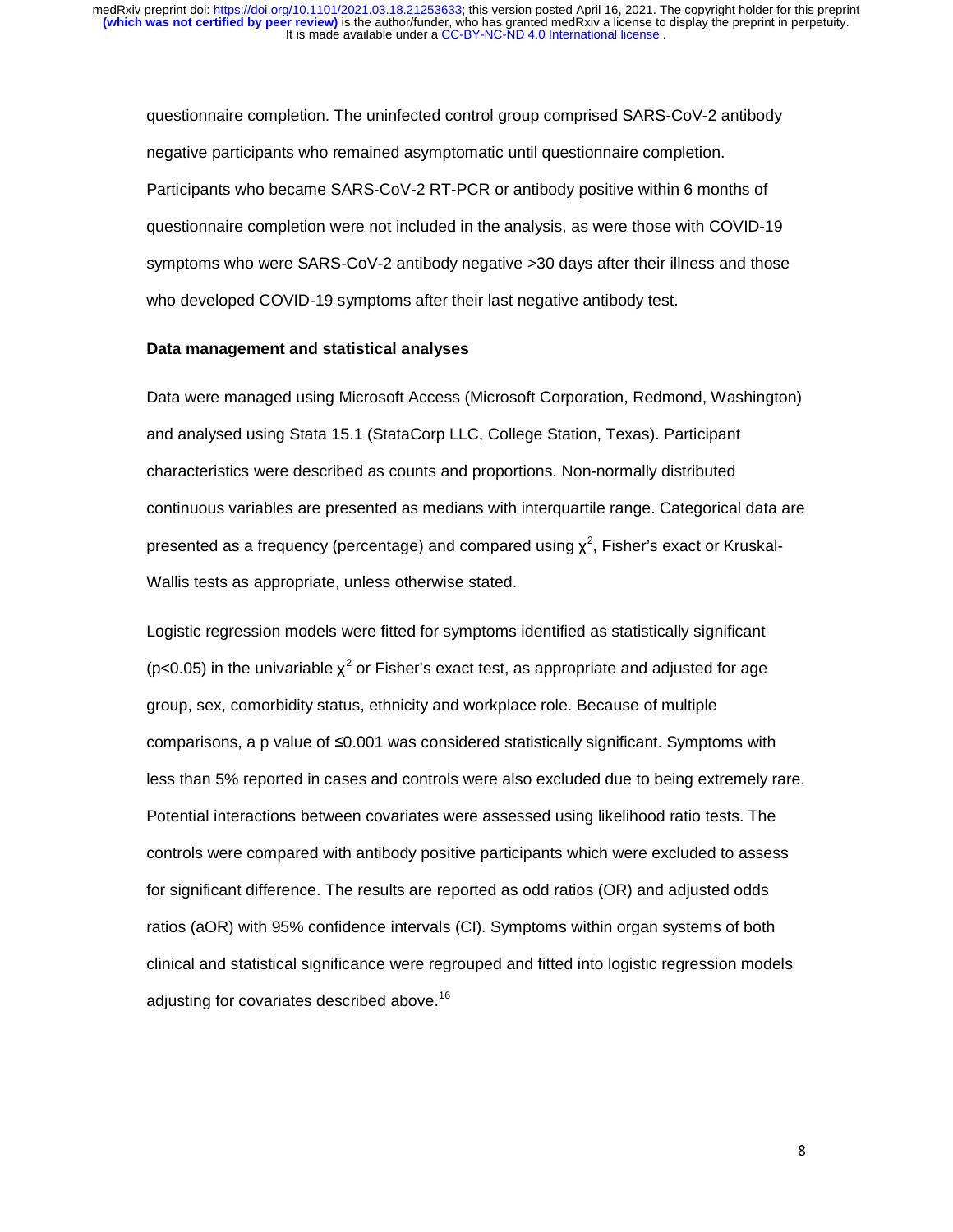# **Results**

#### **Participant characteristics**

All 2,147 ESCAPE participants were contacted by email and 1,671 (77.8%) completed the online questionnaire. Asymptomatic, antibody positive participants (n=73), those who developed COVID-19 within 6 months of completing the questionnaire (n=172) and those reporting COVID-19 symptoms or a positive RT-PCR result who remained SARS-CoV-2 antibody negative more than 30 days after their illness (n=126) were excluded (**Figure 1**). There were, therefore, 140 confirmed cases (10.8%), including 37 with PCR-confirmed COVID-19 and 103 with COVID-19 symptoms who had not been tested by RT-PCR. The median interval between illness and questionnaire completion in cases was 7.5 months (IQR 7.1-7.8). The control group comprised of 1,160 (89.2%) participants who remained asymptomatic and antibody negative throughout the surveillance period.

Participant characteristics are described in **Table 1**. The median age of cases was 41 (IQR 31-52) years, which was similar to the control group (42 [33-53]; p=0.12), as was the proportion who were female and those with underlying comorbidities. Workplace setting varied between cases and controls, with patient-facing hospital staff comprising a higher proportion of cases than controls (51.7% vs 23.0%). None of the cases were hospitalised for COVID-19.

#### **Persisting symptoms**

Most participants reported that they recovered without persisting symptoms, but 14.7% (20/140) had ongoing (4/140, 2.9%) or episodic (16/140, 11.4%) symptoms after COVID-19 (**Table 1**). The four participants with ongoing symptoms were female, none had underlying comorbidities and all reported unusual fatigue and breathlessness after minimal exertion in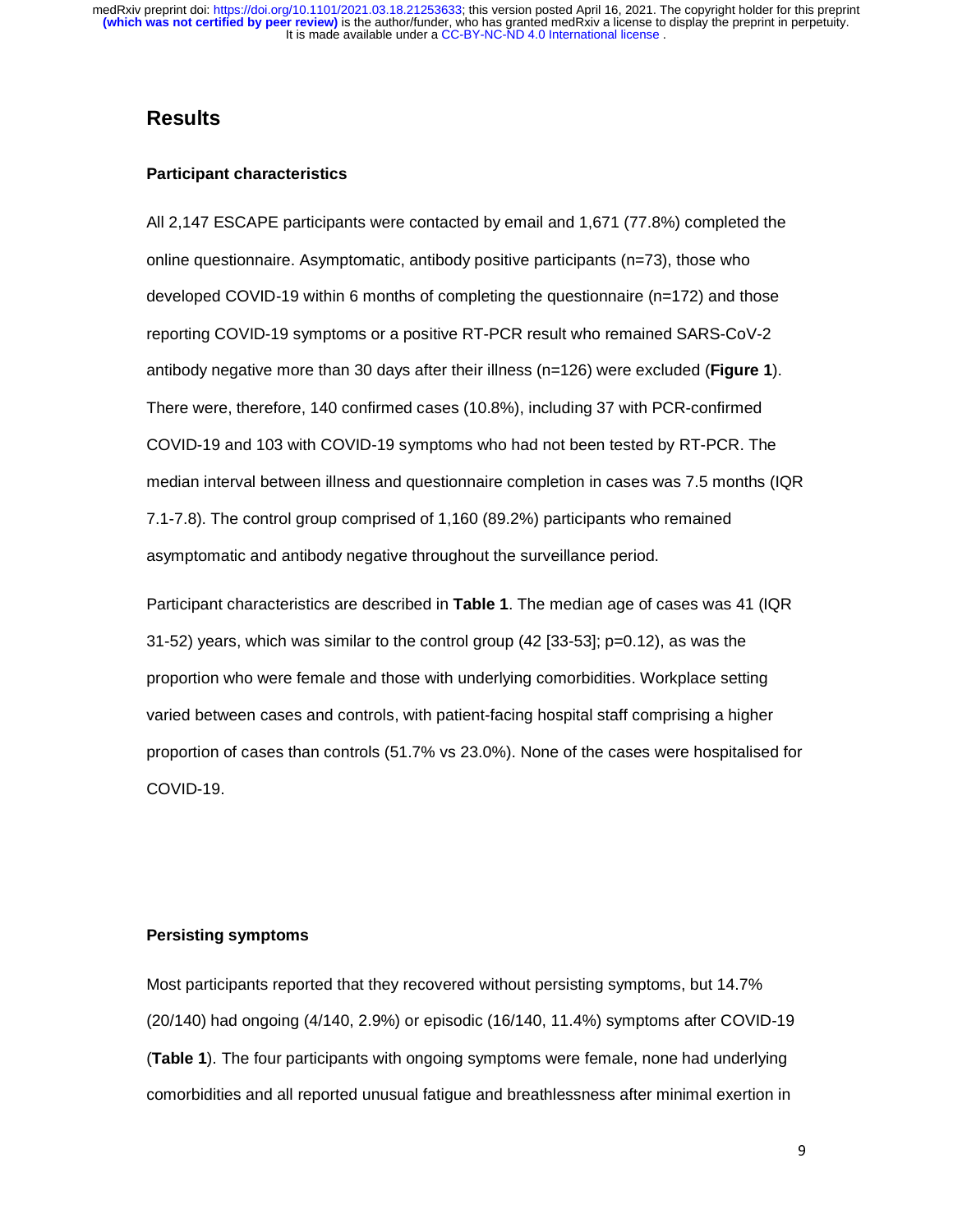the month prior to questionnaire completion, with three also reporting confusion, forgetfulness, muscle aches and anxiety. Of the 16 cases with episodic symptoms, 12 (75.0%) were female and 2/16 (12.5%) had at least one or more comorbidities. All 12 reported experiencing stress in the previous month, and more than three-quarters (75-94%) reported problems sleeping through the night, mood swings, forgetfulness, unusual fatigue, muscle aches or confusion/brain fog.

#### **Cases versus controls**

In the univariable analysis, 72 symptoms were compared in cases and controls (**Table 2**). The controls did not present with symptoms significantly different to antibody positive participants which were excluded from the analyses. Neurological symptoms of statistical significance included problems sleeping through the night (60.7% vs 51.5%), forgetfulness (35.0% vs 19.0%), confusion/brain fog/trouble focussing attention (20.7% vs 14.7%), trouble trying to form words (15.7% vs 9.2%), short-term memory loss (20.7% vs 5.6%) and, less frequently, difficulty swallowing (6.4% vs 2.4%), twitching of fingers and toes (5.7% vs 2.4%) and trembling (5.7% vs 1.7%). Respiratory symptoms of interest included unusual fatigue/tiredness after exertion (39.3% vs 17.5%), breathlessness after minimal exertion (25.7% vs 10.2%), chest tightness/pain (18.6% vs 8.2%), fits of coughing (13.6% vs 6.5%) and breathlessness at rest (9.3% vs 2.8%). Sensory symptoms included anosmia (18.6% vs 0.8%), ageusia (17.1% vs 0.6%), loss of appetite (14.3% vs 5.8%) and blurred vision (13.6% vs 6.9%). Palpitations was the only cardiovascular symptom of statistical significance (21.4% vs 11.5%). There were no significant symptoms within dermatological, gynaecological, gastrointestinal or mental health sub-groups. Rare symptoms (prevalence <5% in cases) of statistical significance including slurred speech, hallucinations and collapse were excluded from further analyses (**Table 2**).

Other noteworthy associations, in the logistic regression model, include that unusual fatigue and problems sleeping through the night were independently associated with being female compared to male (aOR 2.22; 95%CI 1.55-3.17 and aOR 1.97; 95%CI 1.53-2.54,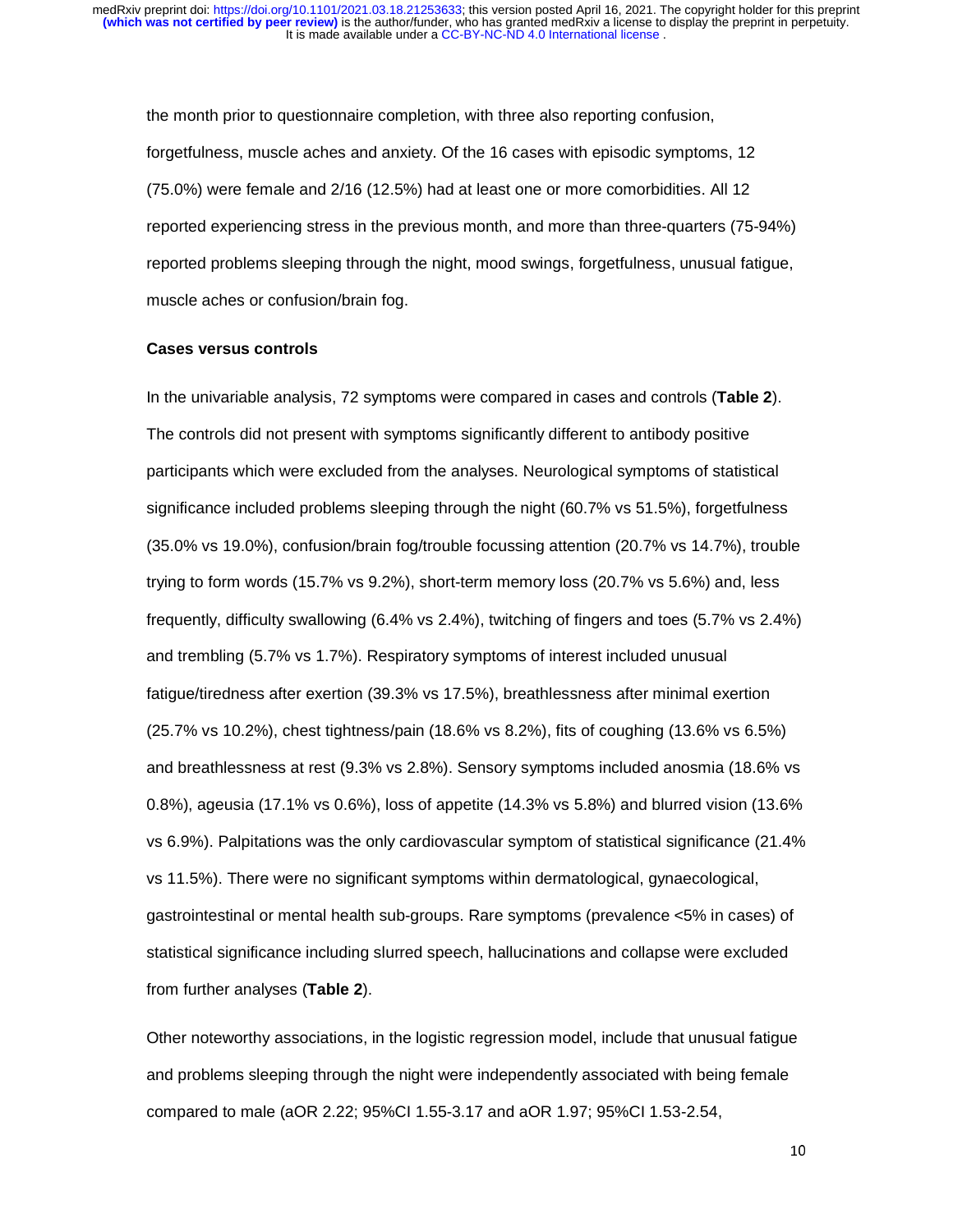respectively) and having underlying comorbidities compared to having no comorbidity (aOR 1.98; 1.34-2.93 and aOR 2.06; 95%CI 1.43-2.97, respectively), while forgetfulness (aOR 2.10; 95%CI 1.50-2.95) and palpitations (aOR 2.23; 95%CI 1.44-3.44) were only associated with being female. Additionally, breathlessness at rest (aOR 3.16; 95%CI 1.57-6.38), fits of coughing (aOR 2.93; 95%CI 1.78-4.82), chest tightness (aOR 2.88; 95%CI 1.79-4.63), breathlessness after minimal exertion (aOR 3.05; 95%CI 1.99-4.67), trembling (aOR 4.50; 95%CI 1.97-19.27), coughing when lying down (aOR 2.92; 95%CI 1.67-5.08); confusion (aOR 2.10; 95%CI 1.38-3.18) were associated with having at least one comorbidity.

After considering strength of association, prevalence in cases and control group and effect size, we determined symptoms that were associated with long COVID to be related to three clusters (**Table 3**). Sensory symptoms in order of effect size included loss of taste (aOR 39.69; 95%CI 15.50-101.61), loss of smell (aOR 33.88; 95%CI 14.45-79.45), loss of appetite and blurred vision. Neurological symptoms included forgetfulness, short-term memory loss (aOR 5.66; 95%CI 3.31-9.67) and confusion/brain fog. Cardiorespiratory symptoms included chest tightness/pain, unusual fatigue, breathlessness after minimal exertion (aOR 3.52; 95%CI 2.20-5.62), breathlessness at rest (aOR 3.51; 95%CI 1.68-7.32) and palpitations. The remaining symptoms that were no longer significant in the logistic regression model (at the <sup>p</sup>≤0.001 level) included trouble trying to form words, coughing when lying down, difficulty swallowing, twitching of fingers and toes, trembling, problems sleeping through the night, fits of coughing and metallic taste.

The adjusted odds ratios of the three identified clusters of symptoms within the sensory, neurological and cardiorespiratory systems are presented in **Table 4**. Two-thirds (67%) of cases had at least one or more symptoms of the three clusters (versus 44% controls) while one-fifth (20%) reported to having at least one symptom from all three clusters (versus 5% controls) (**Figure 2**). The sensory cluster had the highest association with being a case (aOR 5.25, 95% CI 3.45-8.01).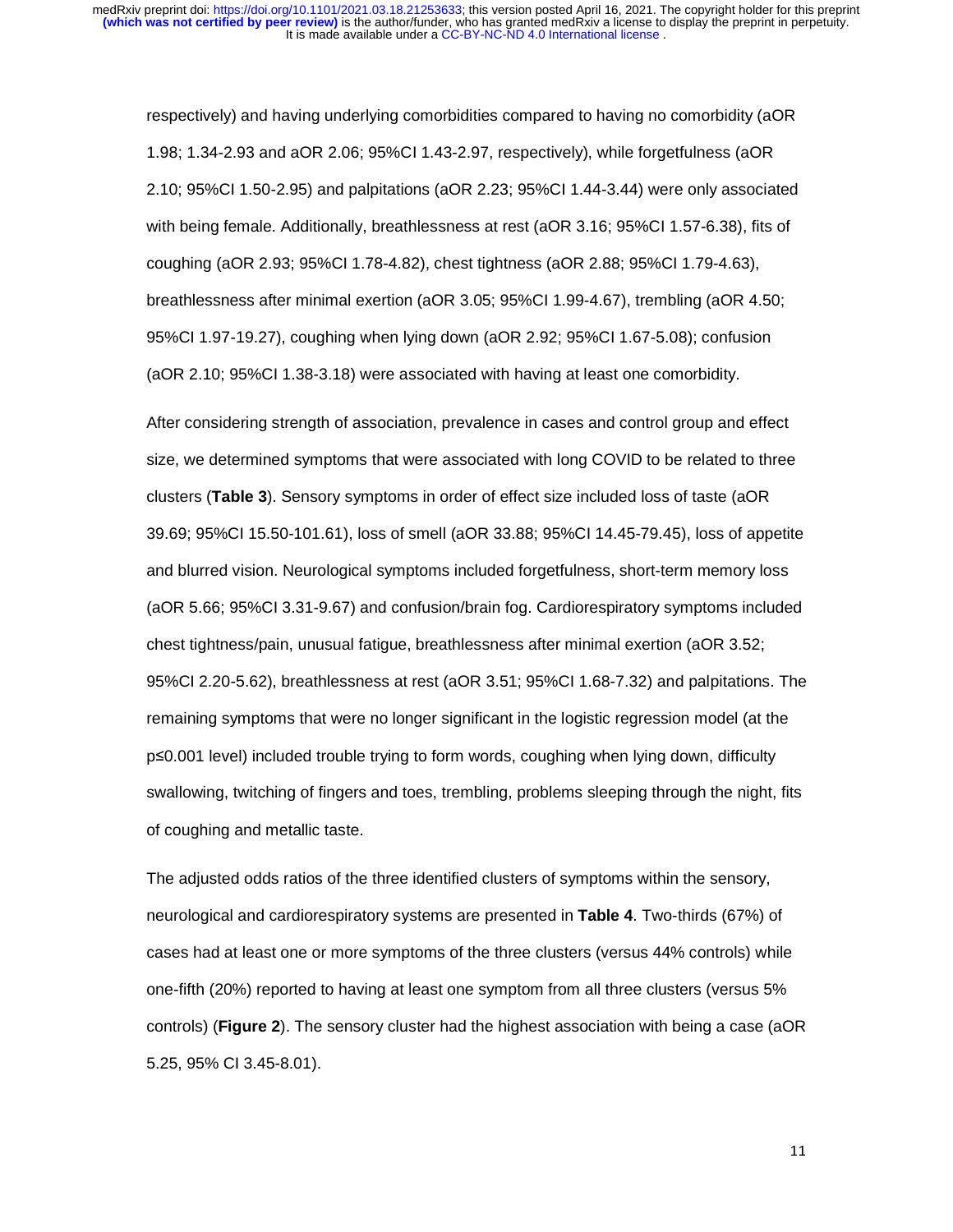# **Discussion**

### **Summary of findings**

We followed-up a unique prospective cohort of clinical and non-clinical healthcare professionals who were regular assessed for COVID-19 since the start of the pandemic. We identified 140 symptomatic cases with mild-to-moderate COVID-19, of whom 3% reported persistent symptoms and a further 11% reported episodic symptoms at a median of 7.5 months after infection. In the month prior to questionnaire completion, cases reported a higher frequency of symptoms affecting the senses, neurological and cardiorespiratory systems than 1,160 asymptomatic, seronegative controls. While cardiorespiratory symptoms including unusual fatigue, breathlessness at rest/after minimal exertion, chest tightness/pain and palpitations were most commonly reported by around half of cases, sensory symptoms had the strongest association, reported by 5 times as many cases as controls. Anosmia (19%) and ageusia (17%) in particular were each >30 times more likely to be reported among cases than controls. Importantly, we found high rates of mental health symptoms which were equally common among cases and controls, highlighting the global negative impact of the current pandemic on then mental health on healthcare workers.

#### **Comparison with literature**

There is currently no accepted case definition for symptoms or duration of long COVID.<sup>7, 17</sup> Consequently, it is difficult to estimate the prevalence or characteristics of this new condition. Most of the early data on persistent symptoms emerged from follow-up of hospitalised adults with COVID-19, who had more severe illness and, consequently, reported a higher prevalence of ongoing symptoms. One Italian study of 143 patients, for example, who were predominantly male (63%) and with a median age of 57, found 87% of patients with COVID-19 had at least one residual symptom 36 days after hospital discharge,  $15$  while a Canadian study of 78 patients, with similar sex ratio, mean age of 62 and comorbidity prevalence of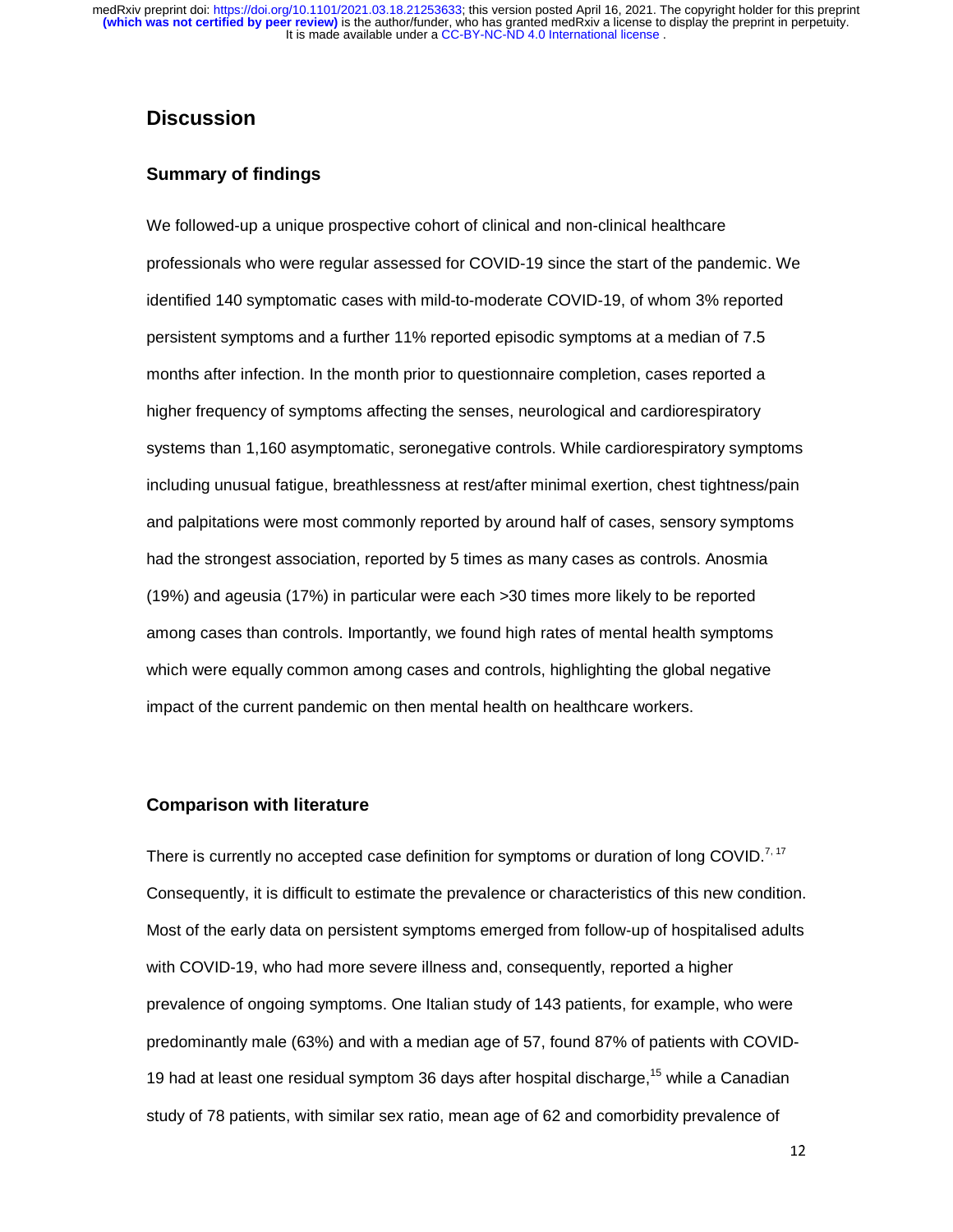41%, reported >75% of patients experienced adverse outcomes three months after onset of symptoms.<sup>18</sup> In both studies, worsened quality of life and dyspnoea were the most frequently reported adverse outcomes, reported by 40-50% of patients. Fatigue was also common (50%), followed by joint paint (27%) and cough (23%) Notably, persistent symptoms were similar in those with and without pre-existing comorbidities.<sup>18</sup> Preliminary findings from a large cohort of hospitalised patients found ongoing symptoms reported by 93% of patients, with dyspnea (77%) and fatigue (56%) being most commonly reported at a median of 7 months after illness. Another UK study also found a very high proportion of patients (84%) with at least one residual symptom at follow-up after hospital discharge; this study found that females were significantly more likely to report residual symptoms than males, including anxiety, fatigue and myalgia.<sup>19</sup> Taken together, these studies of hospitalised patients with COVID-19 are likely to identify high rates of persistent symptoms because of the older age, higher comorbidity prevalence and more severe disease of cases.<sup>20</sup>

Data on sequelae in adults with mild-to-moderate COVID-19 are more limited. In the UK, the app-based COVID Symptom Study known as ZOE found that 13.3% of COVID-19 cases had persistent symptoms lasting >28 days, reducing to 4.5% after 8 weeks and 2.3% after 12 weeks.<sup>14</sup> Increasing age, female sex, hospital attendance and asthma were independently associated with symptoms lasting beyond 28 days.14 By comparison, one-fifth of SARS-CoV-2 positive participants in the COVID Infection Survey (CIS) conducted by the UK Office for National Statistics (ONS) reported symptoms lasting for longer than 5 weeks and one-tenth exhibiting symptoms for more than 12 weeks. $21$ 

A major limitation with all such studies, as highlighted by our study, is the lack of a control group to allow attribution of specific symptoms to long COVID. This is exemplified by reported long COVID symptoms such as headache (44%) and hair loss (25%) which were among the top five prevailing symptoms in a systematic review of long COVID.<sup>5</sup> In our cohort, hair loss was much rarer and not significantly different among cases and controls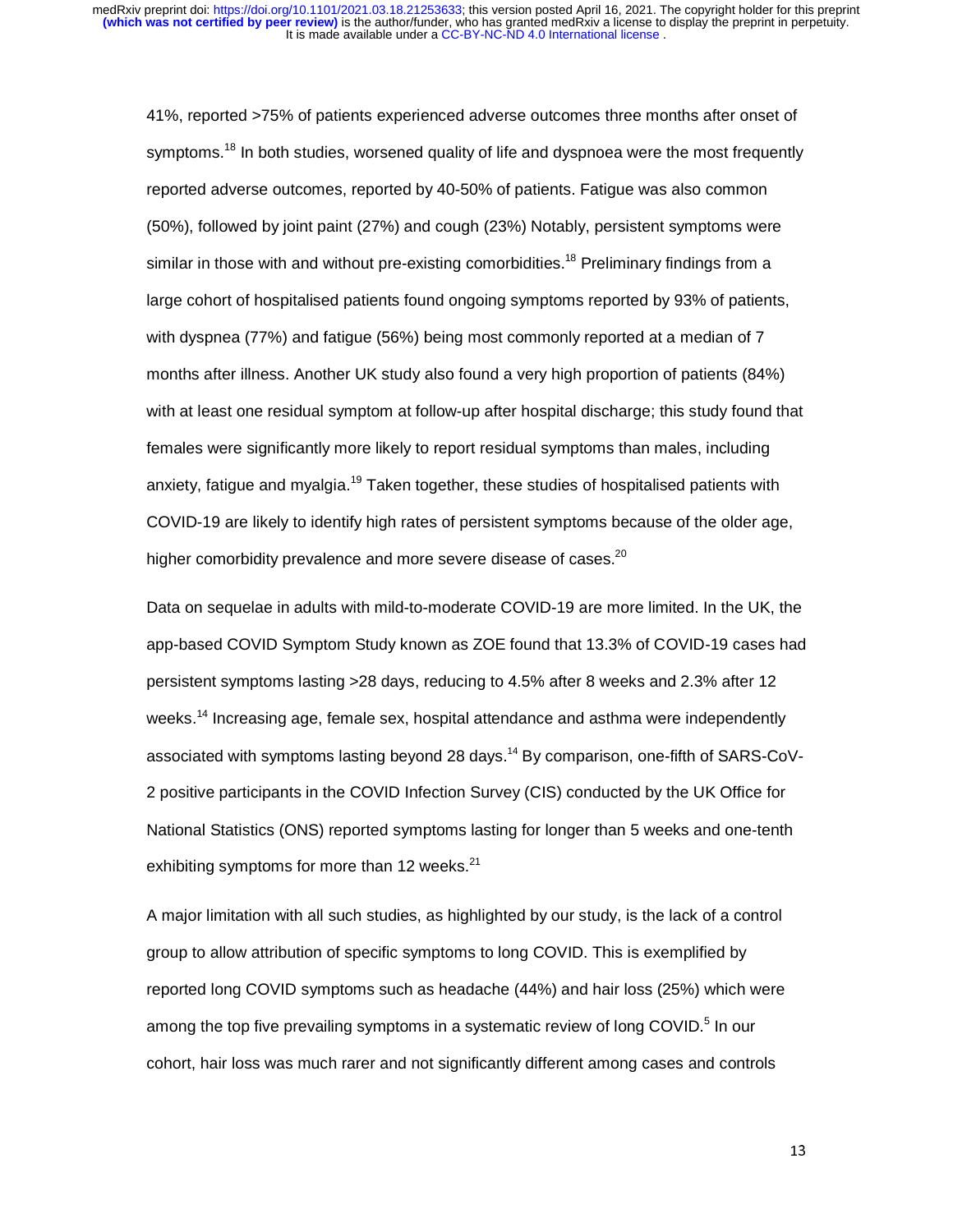(9.3% vs 7.4%, respectively), while headache was comparably common (46% cases vs.47% controls).

One US study surveyed 357 COVID-19 cases (9 of whom were hospitalised, 2.5%), 5,497 SARS-CoV-2 negative controls, and 19,095 non-tested individuals and found that 42.3% of cases had at least one persisting symptom at 30 days compared to 13.3% and 8.6%, respectively, with 14.8% still have at least one symptom after 90 days.<sup>9</sup> This survey found a higher risk of persistent symptoms in those who were initially more ill. The most significant persisting symptoms in those with COVID-19 were anosmia, ageusia, difficulty concentrating, dyspnoea, memory loss, confusion, chest pain, and pain with deep breaths.<sup>9</sup>

The findings are similar to our cohort. Interestingly, while 14% of those with COVID-19 in our cohort reported on-going symptoms after 6 months, most of their symptoms were nonspecific and those with more typical persisting symptoms associated COVID-19 such as anosmia or ageusia did not consider them persistent symptoms associated with their initial COVID-19. It was only through specific questioning of individual symptoms that they reported the true range of their symptoms after COVID-19, highlighting the limitations of surveys that rely on self-reporting of symptoms.

The occurrence of anosmia and ageusia after viral infections is not new and occurs through inflammatory reaction of the nasal musosa. $^{22}$  With COVID-19, these features are now included in the case definition for acute COVID-19 and are most common among females. While most individuals recover within a few weeks, there are increasing reports of such symptoms persisting for many months after the acute illness, $^{23}$  as reported in our and the US cohort of individuals with mild-to-moderate COVID-19.<sup>9</sup> Further follow-up studies are needed to assess the pathogenesis and long-term outcomes of sensory alterations associated with COVID-19.

As with the US survey, we also found a significantly higher prevalence of cardiorespiratory symptoms among cases than controls, although unusual fatigue/tiredness after minimal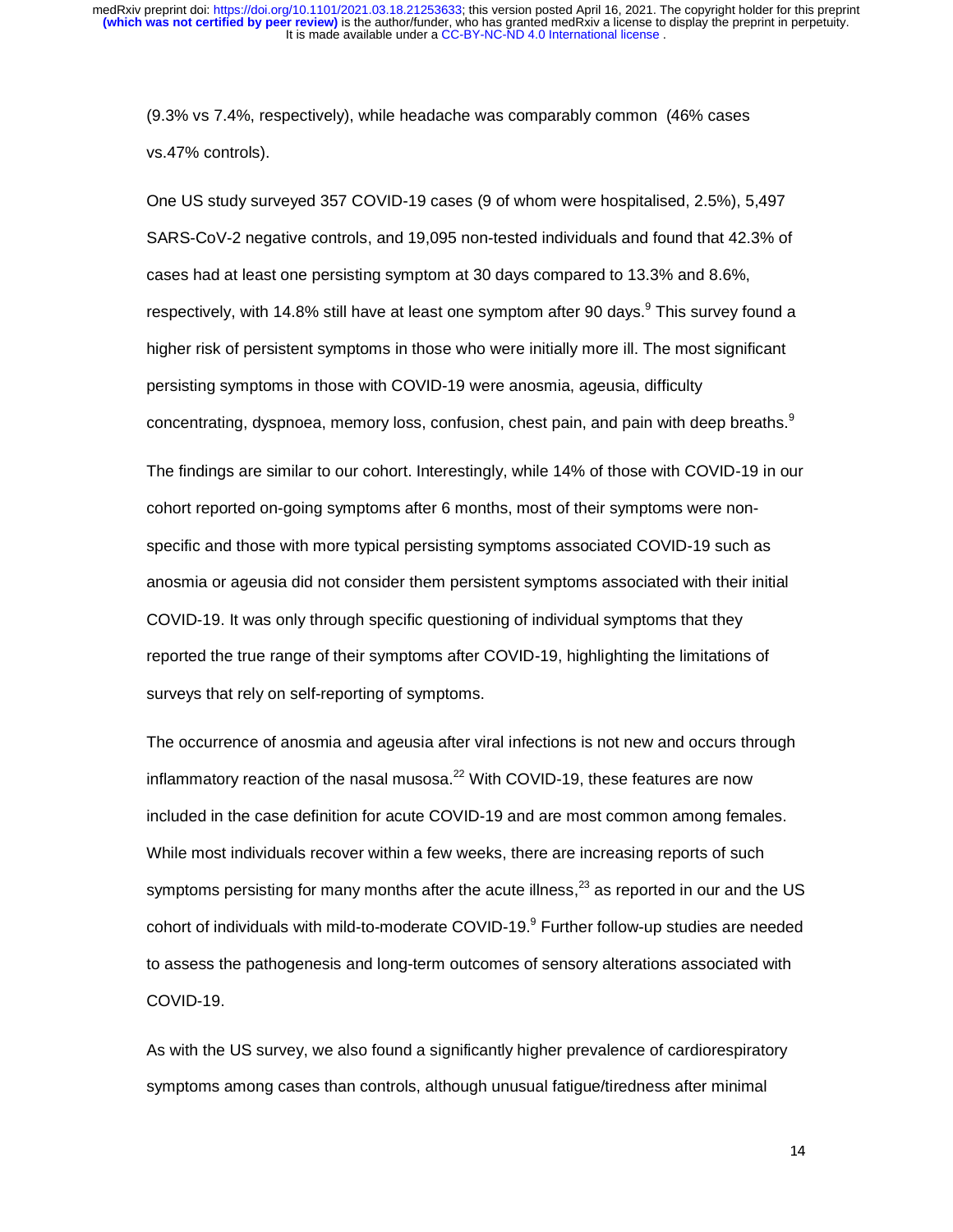exertion, breathlessness after minimal exertion and palpitations were also relatively frequently reported by controls (>10%). Not surprisingly, given the predilection of SARS-CoV-2 for the respiratory tract, hospitalised cases (a proxy for severe illness) and mild-tomoderate cases with predominantly respiratory symptoms are reported to be more likely to develop persistent respiratory symptoms at follow-up.<sup>9</sup>

The mechanisms underlying long COVID are largely unknown. It is likely that on-going inflammation, which may persist for several weeks after acute infection, contributes to persistent symptoms affecting specific organs such as the respiratory or cardiovascular systems.<sup>24</sup> For neurological complications, post-viral, immune-mediated disruption of the autonomic nervous system has been implicated. $^{25}$  It has been postulated that autoreactive T cells and SARS-CoV-2 antibodies that persist after viral clearance may cross-react with host self-antigens including those found in the central nervous system which could manifest as neurological symptoms.<sup>26</sup> Moreover, there is a precedent for long-term neuropsychiatric consequences after viral infection including post-viral fatigue which is well-described in the literature, including in previous pandemics such as the 1918 Spanish influenza where some patients were diagnosed with encephalitis lethargica post-infection, and, more recently, chronic myalgia, fatigue and disordered sleep following the 2003 SARS epidemic. $27,28$ 

Reassuringly, although we identified high rates of mental health symptoms among cases, the inclusion of a well-defined control group found almost identical rates among asymptomatic, seronegative individuals. These findings demonstrate the high toll of the pandemic on clinical and non-clinical healthcare workers that is not necessarily attributable to the infection itself. Some features, however, whilst not infrequent among controls, were significantly more common among cases, including confusion/brain fog/trouble focusing attention, short-term memory loss and forgetfulness. That they persist for more than six months after acute infection in our cohort is concerning and requires further study, including intervention to improve long-term outcomes. Similarly, as with other viral infections, some individuals with COVID-19 will develop chronic fatigue syndrome, $^8$  and it is important that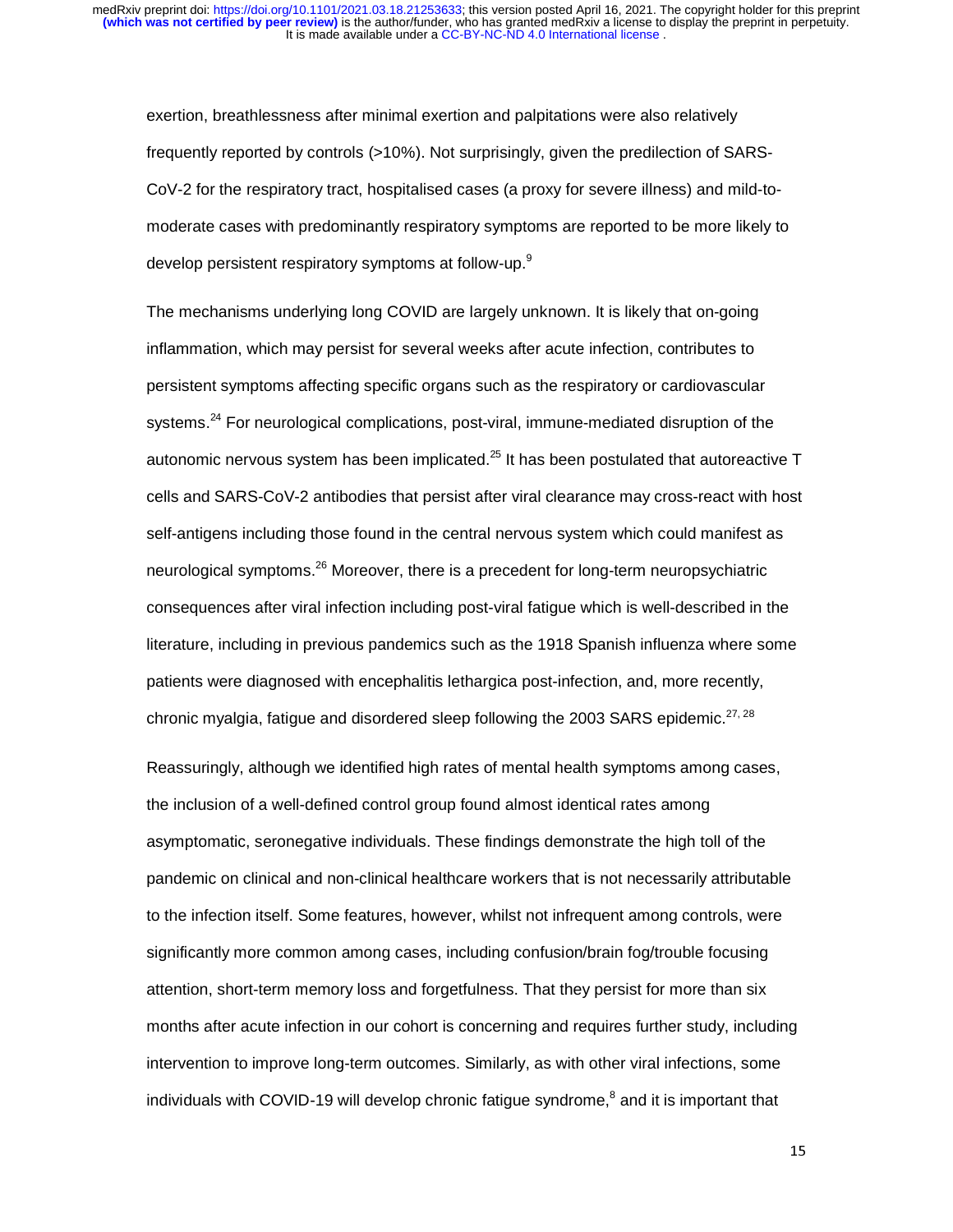these individuals are identified quickly to allow early interventions to improve long-term outcomes.

With respect to the other symptoms, the use of a case-control methodology provides some reassurance that gastrointestinal, rheumatological, dermatological, gynaecological and other non-specific symptoms reported in the literature are equally prevalent among cases and controls.

#### **Strengths and limitations**

The strength in this study lies in the early establishment of a prospective cohort of healthy adults with monthly follow-up including blood sampling and questionnaire completion as well as a high response rate of 78%. Our findings highlight the importance of including a representative cohort of cases to assess long-term outcomes of COVID-19 as well as appropriate controls to estimate the relative prevalence of self-reported symptoms to accurately define this new syndrome. There are, however, some limitations. The participants were clinical and non-clinical healthcare workers who may not be representative of the general population. Additionally, compared to controls, those with confirmed COVID-19 were more likely to be patient-facing, frontline clinical healthcare workers, who have also been working throughout the pandemic and, therefore, more likely to suffer from adverse physical, mental and emotional outcomes, including post-traumatic stress and burnout.<sup>29</sup> Another potential bias may result from participants already being aware of their SARS-CoV-2 RT-PCR and antibody status when completing the questionnaire. There may be also be some recall bias in that cases may have spent more time thinking about their symptoms than the asymptomatic control group. All these limitations, however, would increase the prevalence of symptoms – especially mental health symptoms – among cases compared to controls. The lack of a statistically significant difference for many of the symptoms, therefore, strongly suggest that these features are not associated with long COVID.

#### **Conclusions**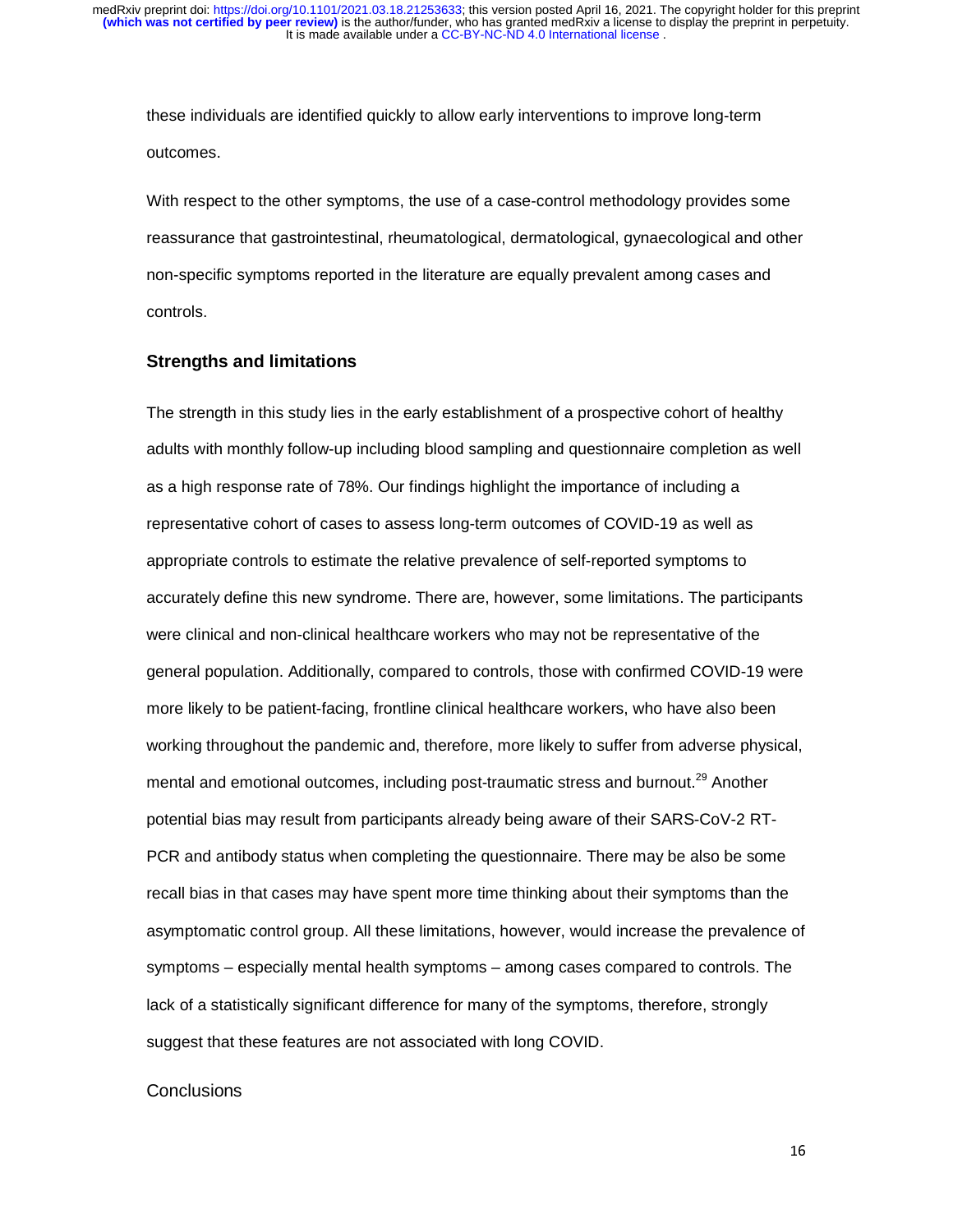SARS-CoV-2 infection is associated with a broad spectrum of clinical disease, ranging from mild, transient respiratory illness to multi-organ failure requiring intensive care support. Recovery from infection will, therefore, vary according to severity of the initial illness and the organs affected. Assessment of an established cohort of healthy adults with mild-tomoderate COVID-19 and a well-defined group of asymptomatic, antibody negative controls identified a small group of patients with very specific persistent symptoms more than six months after infection. Our study adds to the evidence-base for the long-term effects of COVID-19 in adults with mild-to-moderate COVID-19 who contribute to the vast majority of 120+ million infections worldwide. This information is not only important for clinicians, patients and the public, but also for policy makers and healthcare providers who are investing heavily in long-term provisions for COVID-19 survivors. On-going surveillance will be important to monitor the physical and mental health of our cohort.

#### **Ethics approval**

This study was approved by PHE Research & Public Health Practice Ethics and Governance Group (R&D REGG Ref NR 0190).

#### **Funding**

This study was internally funded by Public Health England with additional support provided by the NIHR Manchester Clinical Research Facility. The study was also carried out at the NIHR Manchester Clinical Research Facility. AH and BP are supported by the NIHR Manchester Biomedical Research Centre. The views expressed are those of the authors and not necessarily those of the NGS, the NIHR, of the Department of Health.

#### **Patient and Public Involvement**

Patients or the public were not involved in the design, or conduct, or reporting, or dissemination plans of our research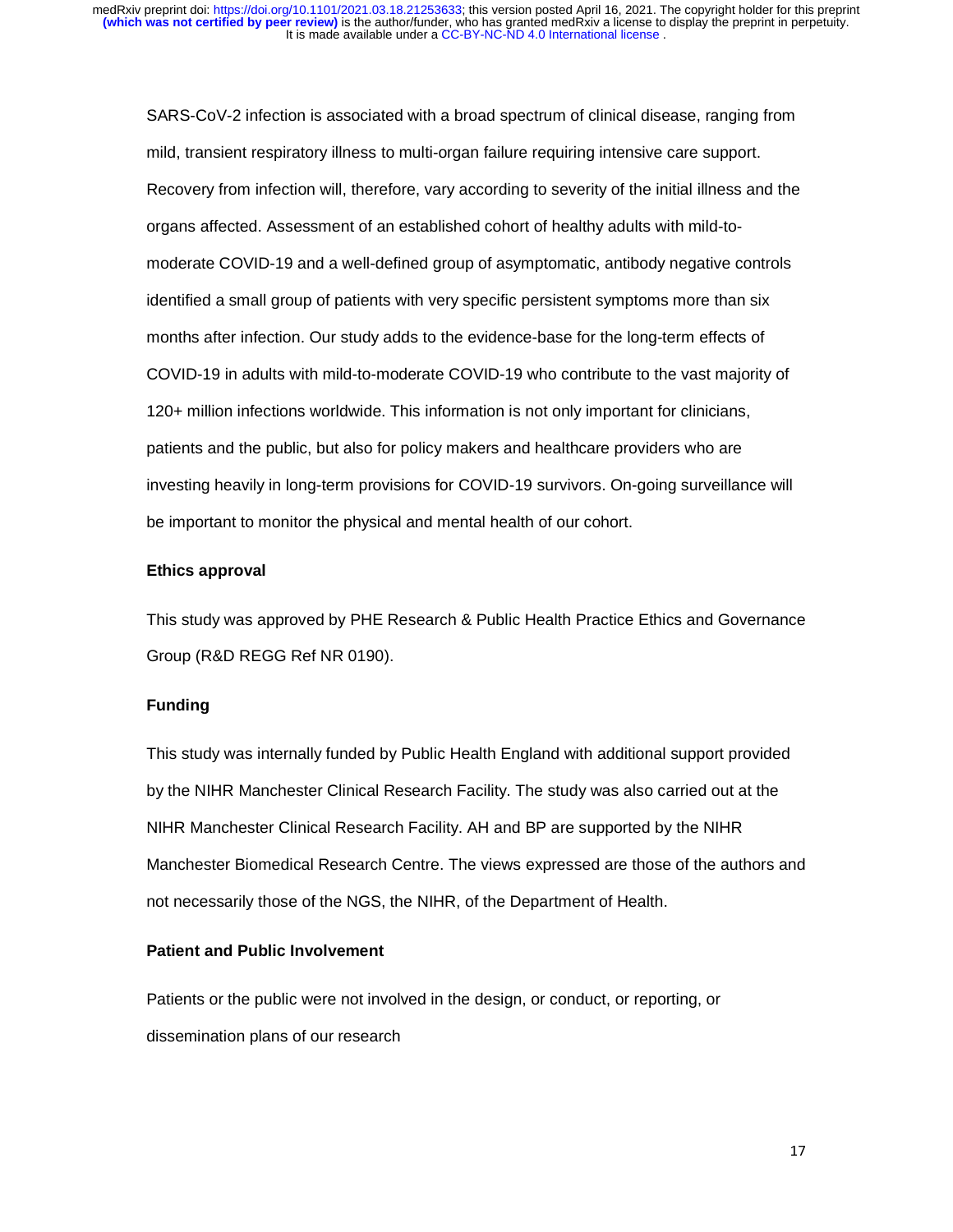# **Tables & Figures**

**Figure 1** Flowchart of participation in the study and selection of cases and uninfected control group

**Table 1** Characteristics of cohort of cases and uninfected control group

**Table 2** Univariable analysis of symptoms by infection status (case, control group)

**Table 3** Multivariable logistic regression odds ratio (OR) and adjusted odds ratio (aOR) estimates of symptoms of interest

**Table 4** Adjusted odds ratios (aOR) estimates using multivariable logistic models of symptoms of interest grouped by cluster

**Figure 2** Venn diagrams representing the most common systems affected among cases compared to the control group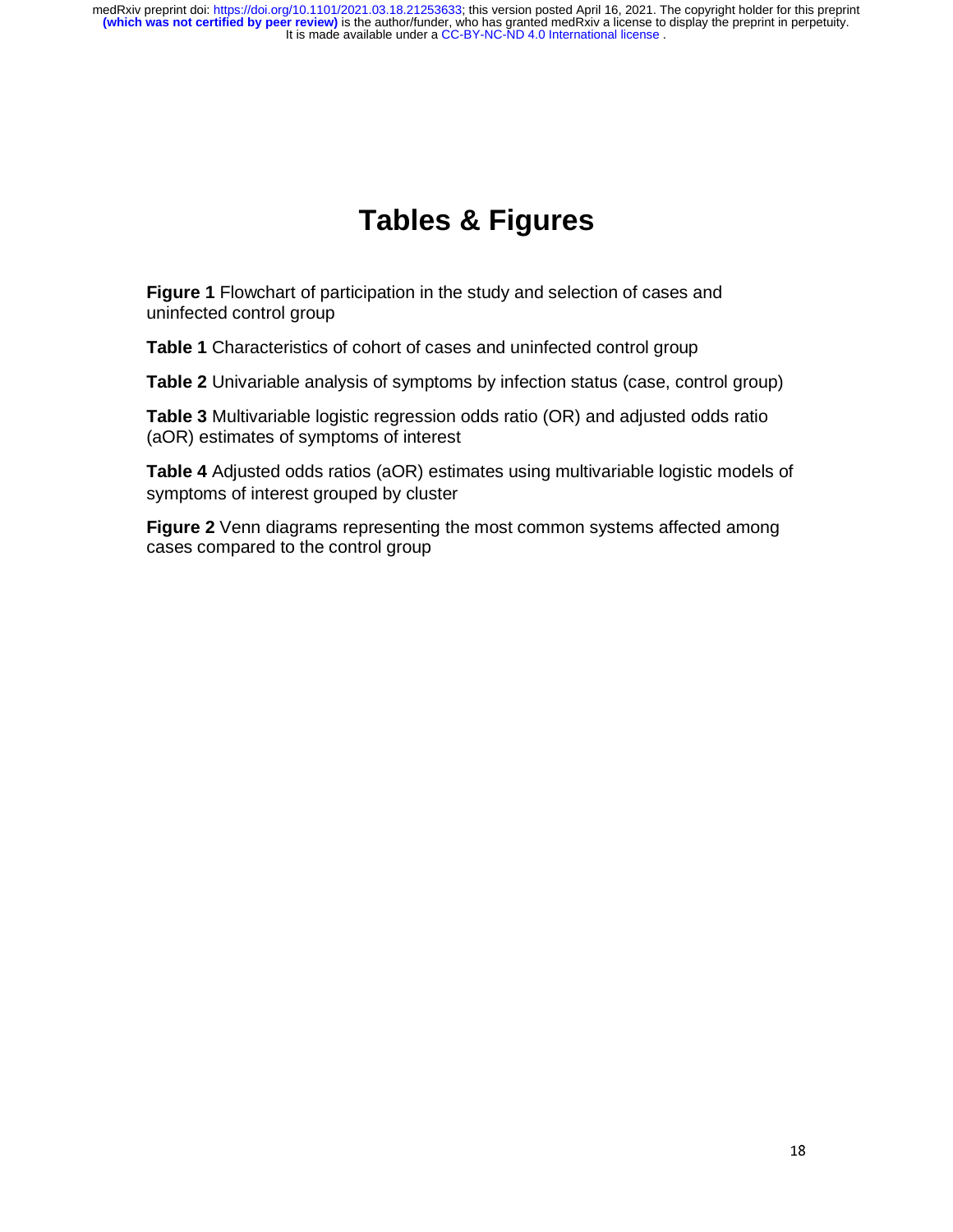

**Figure 1** Flowchart of participation in the study and selection of cases and uninfected control group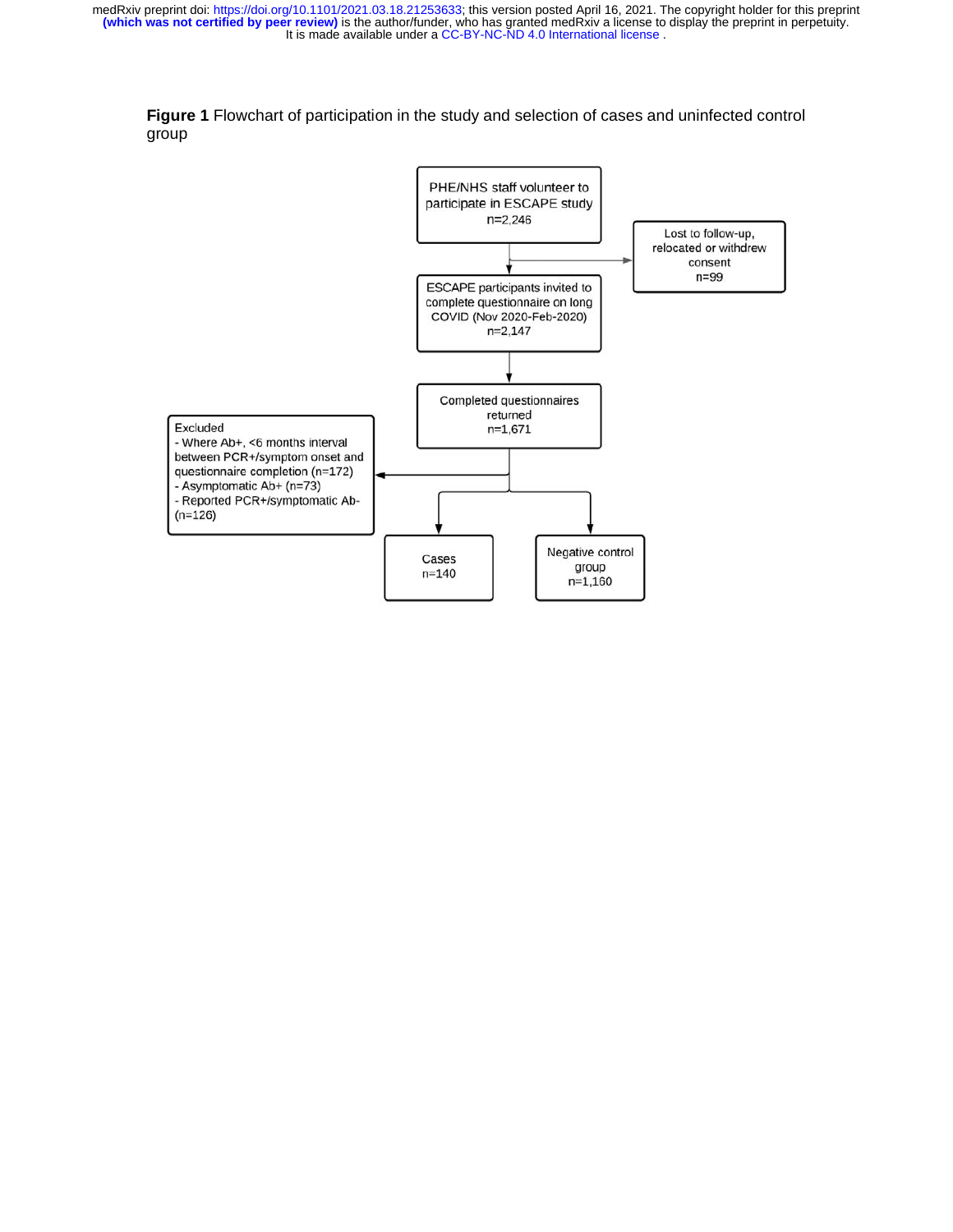|                                          | <b>Cases</b><br>N(% )<br>$n = 140$ | <b>Control group</b><br>N(% )<br>$n=1,160$ | <b>Total</b><br>N (%)<br>$n = 1300$ |
|------------------------------------------|------------------------------------|--------------------------------------------|-------------------------------------|
| Age, median (IQR)                        | 41 (31-52)                         | 42 (33-52)                                 | 43 (33-53)                          |
| Age group                                |                                    |                                            |                                     |
| 20-29                                    | 29 (20.3%)                         | 177 (15.2%)                                | 206 (15.8%)                         |
| 30-39                                    | 34 (23.8%)                         | 282 (24.2%)                                | 316 (24.2%)                         |
| $40 - 49$                                | 39 (27.3%)                         | 314 (27.0%)                                | 353 (27.0%)                         |
| 50-59                                    | 35 (24.5%)                         | 284 (24.4%)                                | 319 (24.4%)                         |
| $60+$                                    | $6(4.2\%)$                         | 107 (9.2%)                                 | 113 (8.6%)                          |
| <b>Sex</b>                               |                                    |                                            |                                     |
| Male                                     | $\overline{41}$ (28.7%)            | 362 (31.1%)                                | 403 (30.8%)                         |
| Female                                   | 102 (71.3%)                        | 802 (68.9%)                                | 904 (69.2%)                         |
| <b>Ethnicity</b>                         |                                    |                                            |                                     |
| White                                    | 108 (76.1%)                        | 994 (85.8%)                                | 1102 (84.7%)                        |
| <b>Black African/Caribbean</b>           | 7(4.9%)                            | 26 (2.2%)                                  | 33(2.5%)                            |
| Indian sub-continent                     | 12(8.5%)                           | 75 (6.5%)                                  | 87(6.7%)                            |
| Mixed                                    | 4(2.8%)                            | 13 (1.1%)                                  | 17 (1.3%)                           |
| Other                                    | 11 (7.7%)                          | $51(4.4\%)$                                | 62(4.8%)                            |
| <b>Workplace setting</b>                 |                                    |                                            |                                     |
| Hospital with regular patient contact    | 74 (51.7%)                         | 268 (23.0%)                                | 342 (26.2%)                         |
| Hospital with occasional patient contact | $10(7.0\%)$                        | 114(9.8%)                                  | 124 (9.5%)                          |
| Hospital with no patient contact         | $13(9.1\%)$                        | 137 (11.8%)                                | 150 (11.5%)                         |
| Office-based/PHE laboratory              | 33 (23.1%)                         | 453 (38.9%)                                | 486 (37.2%)                         |
| Working from home                        | 6(4.2%)                            | 133 (11.4%)                                | 139 (10.6%)                         |
| Other                                    | $7(4.9\%)$                         | $59(5.1\%)$                                | 66 (5.0%)                           |
| <b>Symptom group</b>                     |                                    |                                            |                                     |
| Ongoing                                  | 5(3.5%)                            | $\qquad \qquad \blacksquare$               | $5(0.4\%)$                          |
| Episodic                                 | 16 (11.2%)                         |                                            | 16(1.2%)                            |
| Well                                     | 122 (85.3%)                        | 1164 (100.0%)                              | 1286 (98.4%)                        |
| Has one or more comorbidities            | 26 (18.4%)                         | 133 (11.6%)                                | 159 (12.4%)                         |
| <b>Hospitalised for COVID-19</b>         | $0(0.0\%)$                         | $\overline{a}$                             | $0(0.0\%)$                          |

# **Table 2** Characteristics of cohort of cases and uninfected control group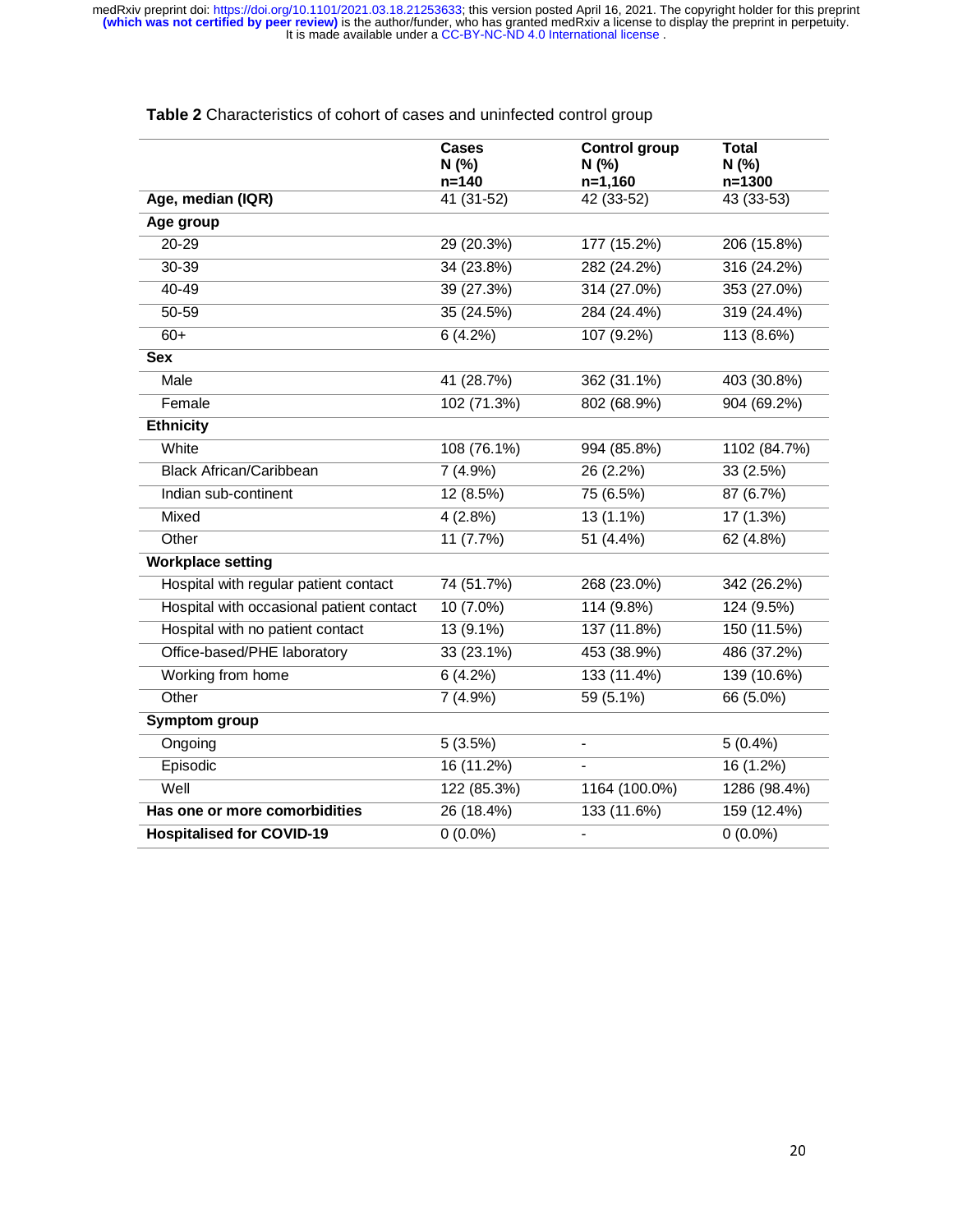| Symptom group / symptom                        | <b>Total</b><br>N (%)<br>$N=1,300$ | Case<br>N (%)<br>$N = 140$ | <b>Control group</b><br>N(% )<br>$N = 1,160$ | P-value       |  |
|------------------------------------------------|------------------------------------|----------------------------|----------------------------------------------|---------------|--|
| Neurological                                   |                                    |                            |                                              |               |  |
| Problems with sleeping through the night       | 682                                | 85 (60.7%)                 | 597 (51.5%)                                  | 0.038         |  |
| Forgetfulness                                  | 269                                | 49 (35.0%)                 | 220 (19.0%)                                  | < 0.001       |  |
| Confusion/brain fog/trouble focusing attention | 209                                | 39 (27.9%)                 | 170 (14.7%)                                  | < 0.001       |  |
| Tingling/numbness/needle pains in arms/legs    | 168                                | 25 (17.9%)                 | 143 (12.3%)                                  | 0.065         |  |
| Seizures                                       | $\boldsymbol{0}$                   | $0(0.0\%)$                 | $0(0.0\%)$                                   | $\frac{1}{2}$ |  |
| Collapse                                       | 4                                  | $2(1.4\%)$                 | $2(0.2\%)$                                   | 0.011         |  |
| Trembling                                      | 28                                 | 8(5.7%)                    | 20 (1.7%)                                    | 0.002         |  |
| Twitching of fingers and toes                  | 36                                 | 8(5.7%)                    | 28 (2.4%)                                    | 0.025         |  |
| Short-term memory loss                         | 94                                 | 29 (20.7%)                 | 65 (5.6%)                                    | < 0.001       |  |
| Trouble trying to form words                   | 129                                | 22(15.7%)                  | 107 (9.2%)                                   | 0.015         |  |
| Headache                                       | 606                                | 65 (46.4%)                 | 541 (46.6%)                                  | 0.963         |  |
| Hallucinations                                 | 4                                  | $3(2.1\%)$                 | $1(0.1\%)$                                   | < 0.001       |  |
| <b>Dizziness</b>                               | 169                                | 25 (17.9%)                 | 144 (12.4%)                                  | 0.070         |  |
| Difficulty swallowing                          | 37                                 | $9(6.4\%)$                 | 28 (2.4%)                                    | 0.007         |  |
| Other (neurological)                           | 46                                 | 19(13.6%)                  | 27 (2.3%)                                    | < 0.001       |  |
| Dermatological                                 |                                    |                            |                                              |               |  |
| Dry/scaly skin                                 | 355                                | 38 (27.1%)                 | 317 (27.3%)                                  | 0.963         |  |
| Itchy skin                                     | 343                                | 38 (27.1%)                 | 305 (26.3%)                                  | 0.829         |  |
| Random bruising                                | 102                                | 13 (9.3%)                  | 89 (7.7%)                                    | 0.502         |  |
| Rashes                                         | 89                                 | $7(5.0\%)$                 | 82 (7.1%)                                    | 0.36          |  |
| Hives                                          | 41                                 | 6(4.3%)                    | 35 (3.0%)                                    | 0.417         |  |
| Other (dermatological)                         | 22                                 | $2(1.4\%)$                 | 20 (1.7%)                                    | 0.798         |  |
| <b>Sensory</b>                                 |                                    |                            |                                              |               |  |
| Loss of smell                                  | 35                                 | 26 (18.6%)                 | $9(0.8\%)$                                   | < 0.001       |  |
| Loss of appetite                               | 87                                 | 20 (14.3%)                 | $\overline{67}$ (5.8%)                       | < 0.001       |  |
| Loss of taste                                  | 31                                 | 24 (17.1%)                 | 7(0.6%)                                      | < 0.001       |  |
| Ringing/stroke buzzing in the ears             | 165                                | 24 (17.1%)                 | 141(12.2%)                                   | 0.094         |  |
| <b>Blurred vision</b>                          | 99                                 | 19(13.6%)                  | 80 (6.9%)                                    | 0.005         |  |
| Metallic taste in the mouth                    | 64                                 | 14 (10.0%)                 | 50 (4.3%)                                    | 0.003         |  |
| Earache                                        | 108                                | 14 (10.0%)                 | 94 (8.1%)                                    | 0.442         |  |
| Sensitivity to light                           | 124                                | 13 (9.3%)                  | 111 (9.6%)                                   | 0.914         |  |
| Flashing light in the eyes                     | 85                                 | 12 (8.6%)                  | 73 (6.3%)                                    | 0.303         |  |
| Pressure behind the eyes                       | 120                                | 12 (8.6%)                  | 108 (9.3%)                                   | 0.775         |  |
| Slurred speech                                 | 12                                 | $6(4.3\%)$                 | 6(0.5%)                                      | < 0.001       |  |
| Other (sensory)                                | 8                                  | $4(2.9\%)$                 | $4(0.3\%)$                                   | < 0.001       |  |
| <b>Respiratory</b>                             |                                    |                            |                                              |               |  |
| Breathlessness after minimal exertion          | 154                                | 36 (25.7%)                 | 118 (10.2%)                                  | < 0.001       |  |
| Sore throat                                    | 296                                | 34 (24.3%)                 | 262 (22.6%)                                  | 0.651         |  |
| Chest tightness/pain                           | 121                                | 26 (18.6%)                 | 95(8.2%)                                     | < 0.001       |  |
| Fits of coughing                               | 94                                 | 19 (13.6%)                 | 75 (6.5%)                                    | 0.002         |  |

**Table 2** Univariable analysis of symptoms by infection status (case, control group)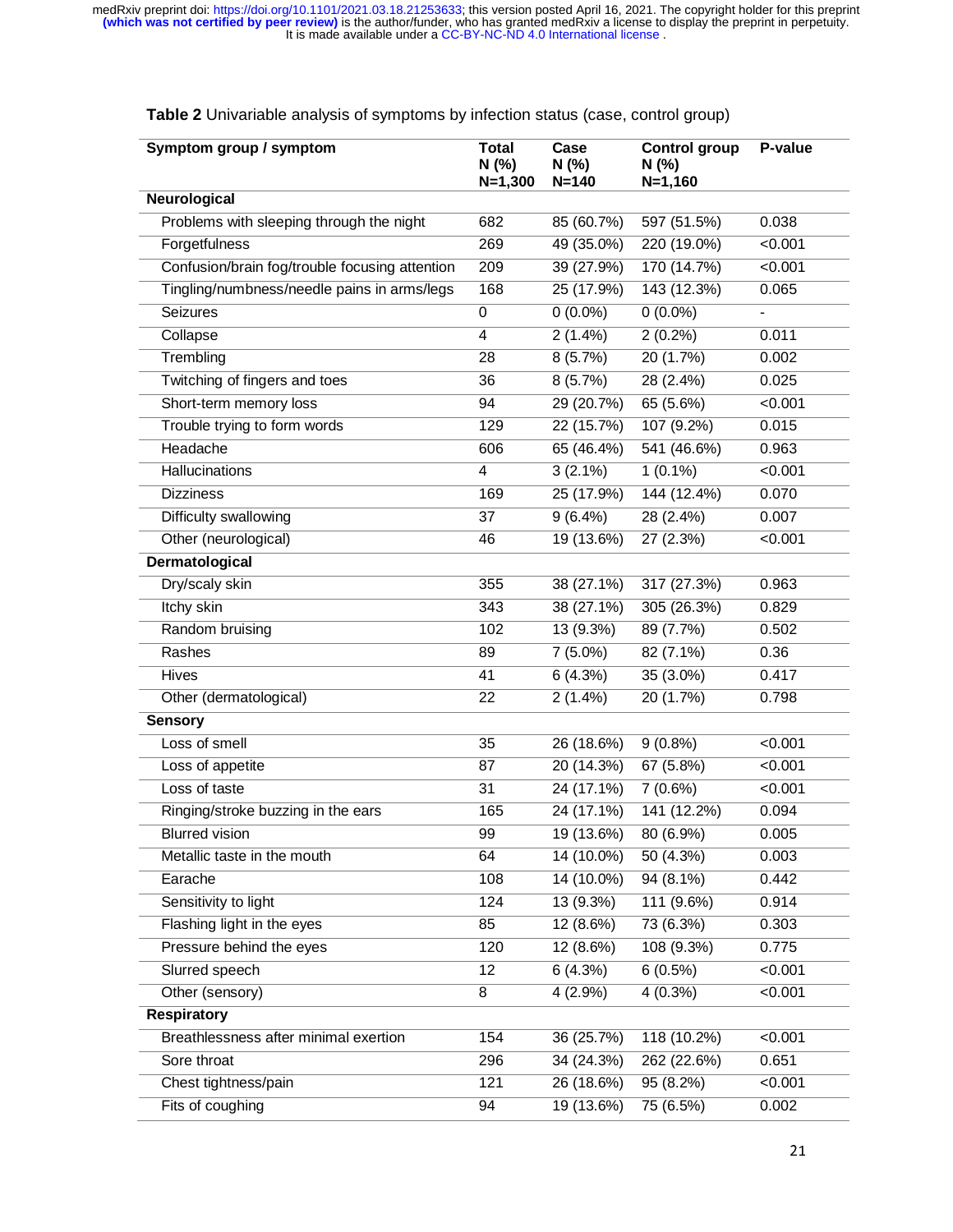| Coughing when lying down                    | 80               | 14 (10.0%)              | 66 (5.7%)   | 0.045   |
|---------------------------------------------|------------------|-------------------------|-------------|---------|
| Breathlessness at rest                      | 46               | 13 (9.3%)               | 33 (2.8%)   | < 0.001 |
| Asthmatic exacerbation                      | 51               | 8(5.7%)                 | 43 (3.7%)   | 0.248   |
| Having to sleep sitting upright             | 21               | $4(2.9\%)$              | 17(1.5%)    | 0.217   |
| Other (respiratory)                         | 12               | $3(2.1\%)$              | $9(0.8\%)$  | 0.110   |
| Gastrointestinal                            |                  |                         |             |         |
| <b>Bloating</b>                             | 331              | 38 (27.1%)              | 293 (25.3%) | 0.629   |
| Nausea                                      | 197              | 29(20.7%)               | 168 (14.5%) | 0.052   |
| Abdominal cramps                            | 224              | 27 (19.3%)              | 197 (17.0%) | 0.496   |
| Diarrhoea                                   | 244              | 26 (18.6%)              | 218 (18.8%) | 0.949   |
| Constipation                                | 200              | 20 (14.3%)              | 180 (15.5%) | 0.703   |
| Vomiting                                    | 34               | 6(4.3%)                 | 28 (2.4%)   | 0.190   |
| Faecal incontinence                         | 17               | $4(2.9\%)$              | $13(1.1\%)$ | 0.088   |
| Other (gastrointestinal)                    | 8                | $0(0.0\%)$              | 8(0.7%)     | 0.324   |
| Cardiovascular                              |                  |                         |             |         |
| Cold hands/feet                             | 285              | 32 (22.9%)              | 253 (21.8%) | 0.777   |
| Palpitations                                | 163              | 30 (21.4%)              | 133 (11.5%) | 0.001   |
| Low blood pressure                          | 67               | 11 (7.9%)               | 56 (4.8%)   | 0.126   |
| High blood pressure                         | 60               | $7(5.0\%)$              | 53 (4.6%)   | 0.818   |
| Excessive bleeding from cuts/wounds         | 17               | $2(1.4\%)$              | 15 (1.3%)   | 0.894   |
| Other (cardiovascular)                      | 6                | $2(1.4\%)$              | $4(0.3\%)$  | 0.074   |
| <b>Blood clots</b>                          | $\overline{2}$   | $0(0.0\%)$              | $2(0.2\%)$  | 0.623   |
| <b>Mental health</b>                        |                  |                         |             |         |
| <b>Stress</b>                               | 742              | 76 (54.3%)              | 666 (57.4%) | 0.48    |
| Anxiety                                     | 619              | 72 (51.4%)              | 547 (47.2%) | 0.339   |
| Difficulty to sleep at night                | 566              | 69 (49.3%)              | 497 (42.8%) | 0.147   |
| Frustration                                 | 581              | 60 (42.9%)              | 521 (44.9%) | 0.644   |
| Sadness                                     | 543              | 59 (42.1%)              | 484 (41.7%) | 0.924   |
| Difficult to wake up in the morning         | 436              | 47 (33.6%)              | 389 (33.5%) | 0.993   |
| Mood swings                                 | 436              | 54 (38.6%)              | 382 (32.9%) | 0.182   |
| Depression                                  | $\overline{277}$ | 31(22.1%)               | 246 (21.2%) | 0.798   |
| Loneliness                                  | 302              | 24 (17.1%)              | 278 (24.0%) | 0.071   |
| Nervous breakdown                           | $\overline{39}$  | $4(2.9\%)$              | $35(3.0\%)$ | 0.916   |
| Other (mental health)                       | 13               | $3(2.1\%)$              | 10 (0.9%)   | 0.150   |
| Other                                       |                  |                         |             |         |
| Unusual fatigue/tiredness after exertion    | 258              | 55 (39.3%)              | 203 (17.5%) | < 0.001 |
| Muscle aches/pains                          | 357              | 43 (30.7%)              | 314 (27.1%) | 0.361   |
| Neck/shoulder pain                          | 467              | 41 (29.3%)              | 426 (36.7%) | 0.083   |
| Joint pains                                 | 328              | 40 (28.6%)              | 288 (24.8%) | 0.335   |
| Back pain                                   | 443              | 40 (28.6%)              | 403 (34.7%) | 0.146   |
| Disruption of the menstrual cycle           | 110              | 17 (12.1%)              | $93(8.0\%)$ | 0.098   |
| Sinus pain                                  | 129              | $\overline{14}$ (10.0%) | 115 (9.9%)  | 0.974   |
| Hair loss                                   | 99               | 13(9.3%)                | 86 (7.4%)   | 0.430   |
| Lymph nodes/glands (parotid/neck/ears, etc) | 81               | 12 (8.6%)               | 69 (5.9%)   | 0.225   |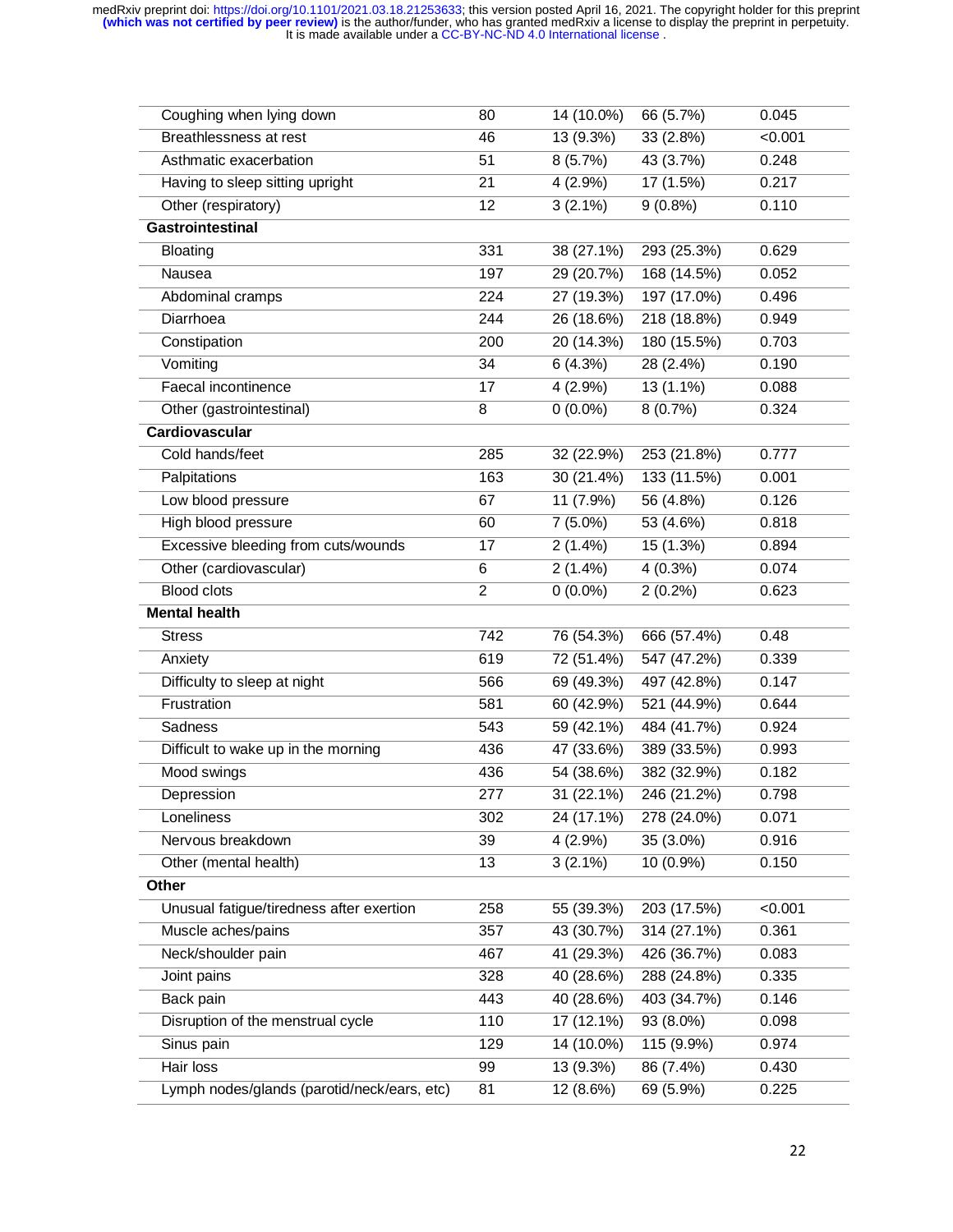| Urinary incontinence | 41 | $8(5.7\%)$ | 33 (2.8%) | 0.066 |
|----------------------|----|------------|-----------|-------|
| Fever                | 27 | $4(2.9\%)$ | 23 (2.0%) | 0.493 |
| Other (other)        | 9  | $2(1.4\%)$ | 7 (0.6%)  | 0.266 |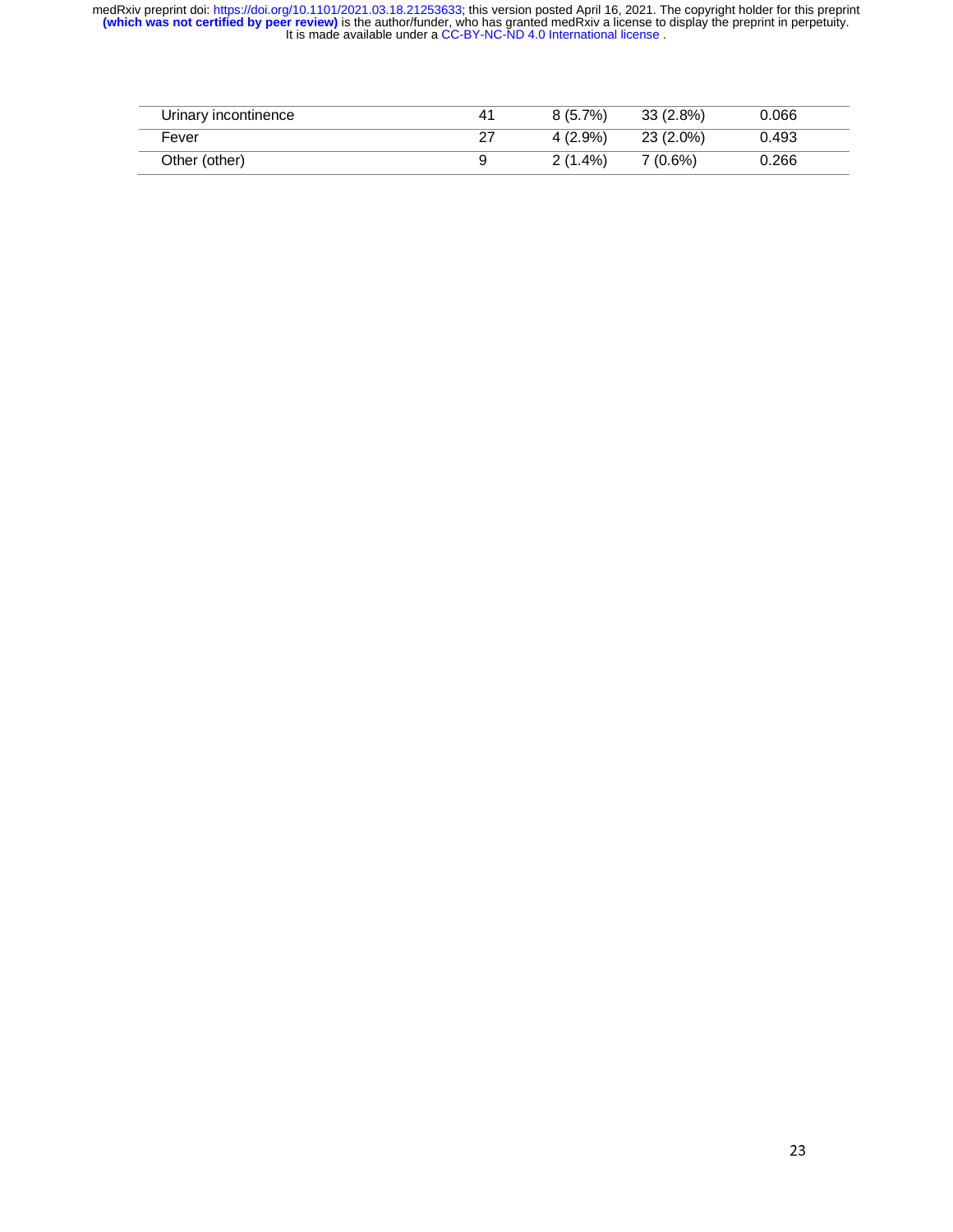| Symptom group / symptom                        | <b>Total</b><br>N(% )<br>$n=1,233$ | <b>Cases</b><br>N (%)<br>$n = 140$ | Control group<br>N(%<br>$n=1,160$ | P-value | <b>OR</b> | 95% CI        | aOR*  | 95% CI       | P-value |
|------------------------------------------------|------------------------------------|------------------------------------|-----------------------------------|---------|-----------|---------------|-------|--------------|---------|
| <b>Sensory</b>                                 |                                    |                                    |                                   |         |           |               |       |              |         |
| Loss of taste                                  | 31                                 | 24 (17.1%)                         | 7(0.6%)                           | < 0.001 | 34.08     | 14.37-80.80   | 39.69 | 15.50-101.61 | < 0.001 |
| Loss of smell                                  | 35                                 | 26 (18.6%)                         | $9(0.8\%)$                        | < 0.001 | 29.17     | 13.34-63.76   | 33.88 | 14.45-79.45  | < 0.001 |
| Loss of appetite                               | 87                                 | 20 (14.3%)                         | 67 (5.8%)                         | < 0.001 | 2.72      | 1.59-4.64     | 3.15  | 1.74-5.68    | < 0.001 |
| <b>Blurred vision</b>                          | 99                                 | 19 (13.6%)                         | 80 (6.9%)                         | 0.005   | 2.12      | 1.24-3.62     | 2.61  | 1.47-4.66    | 0.001   |
| Metallic taste in the mouth                    | 64                                 | 14 (10.0%)                         | 50 (4.3%)                         | 0.003   | 2.47      | 1.33-4.59     | 2.18  | 1.12-4.26    | 0.022   |
| Neurological                                   |                                    |                                    |                                   |         |           |               |       |              |         |
| Short-term memory loss                         | 94                                 | 29 (20.7%)                         | 65 (5.6%)                         | < 0.001 | 4.40      | 2.73-7.11     | 5.66  | 3.31-9.67    | < 0.001 |
| Confusion/brain fog/trouble focusing attention | 209                                | 39 (27.9%)                         | 170 (14.7%)                       | < 0.001 | 2.25      | 1.50-3.37     | 2.82  | 1.81-4.38    | < 0.001 |
| Forgetfulness                                  | 269                                | 49 (35.0%)                         | 220 (19.0%)                       | < 0.001 | 2.30      | 1.58-3.35     | 2.62  | 1.74-3.95    | < 0.001 |
| Trembling                                      | 28                                 | 8(5.7%)                            | 20 (1.7%)                         | 0.002   | 3.45      | 1.49-8.00     | 4.27  | 1.72-10.59   | 0.002   |
| Trouble trying to form words                   | 129                                | 22 (15.7%)                         | 107 (9.2%)                        | 0.015   | 1.83      | 1.12-3.02     | 2.24  | 1.32-3.81    | 0.003   |
| Difficulty swallowing                          | 37                                 | $9(6.4\%)$                         | 28 (2.4%)                         | 0.007   | 2.78      | 1.28-6.01     | 3.17  | 1.38-7.26    | 0.006   |
| Problems with sleeping through the night       | 682                                | 85 (60.7%)                         | 597 (51.5%)                       | 0.038   | 1.46      | 1.02-2.09     | 1.63  | 1.11-2.39    | 0.013   |
| Coughing when lying down                       | 80                                 | 14 (10.0%)                         | 66 (5.7%)                         | 0.045   | 1.84      | 1.01-3.37     | 2.27  | 1.18-4.37    | 0.014   |
| Twitching of fingers and toes                  | 36                                 | $8(5.7\%)$                         | 28 (2.4%)                         | 0.025   | 2.45      | 1.09-5.49     | 2.43  | 1.01-5.80    | 0.046   |
| <b>Respiratory</b>                             |                                    |                                    |                                   |         |           |               |       |              |         |
| Breathlessness after minimal exertion          | 154                                | 36 (25.7%)                         | 118 (10.2%)                       | < 0.001 | 3.06      | 2.00-4.67     | 3.52  | 2.20-5.62    | < 0.001 |
| Breathlessness at rest                         | 46                                 | 13 (9.3%)                          | 33 (2.8%)                         | < 0.001 | 3.50      | 1.79-6.81     | 3.51  | 1.68-7.32    | 0.001   |
| Chest tightness/pain                           | 121                                | 26 (18.6%)                         | 95 (8.2%)                         | < 0.001 | 2.56      | $1.59 - 4.11$ | 2.94  | 1.75-4.93    | < 0.001 |
| Unusual fatigue/tiredness after exertion       | 258                                | 55 (39.3%)                         | 203 (17.5%)                       | < 0.001 | 3.01      | 2.10-4.42     | 2.72  | 1.82-4.07    | < 0.001 |
| Fits of coughing                               | 94                                 | 19 (13.6%)                         | 75 (6.5%)                         | 0.002   | 2.27      | 1.33-3.89     | 2.12  | 1.19-3.75    | 0.010   |
| Cardiovascular                                 |                                    |                                    |                                   |         |           |               |       |              |         |
| Palpitations                                   | 163                                | 30 (21.4%)                         | 133 (11.5%)                       | 0.001   | 2.11      | 1.35-3.28     | 1.93  | 1.20-3.10    | < 0.001 |
|                                                |                                    |                                    |                                   |         |           |               |       |              |         |

**Table 3** Multivariable logistic regression odds ratio (OR) and adjusted odds ratio (aOR) estimates of symptoms of interest

\**Adjusted for age group, sex, ethnicity, workplace setting and comorbidity status* 

*~Missing observations: 23*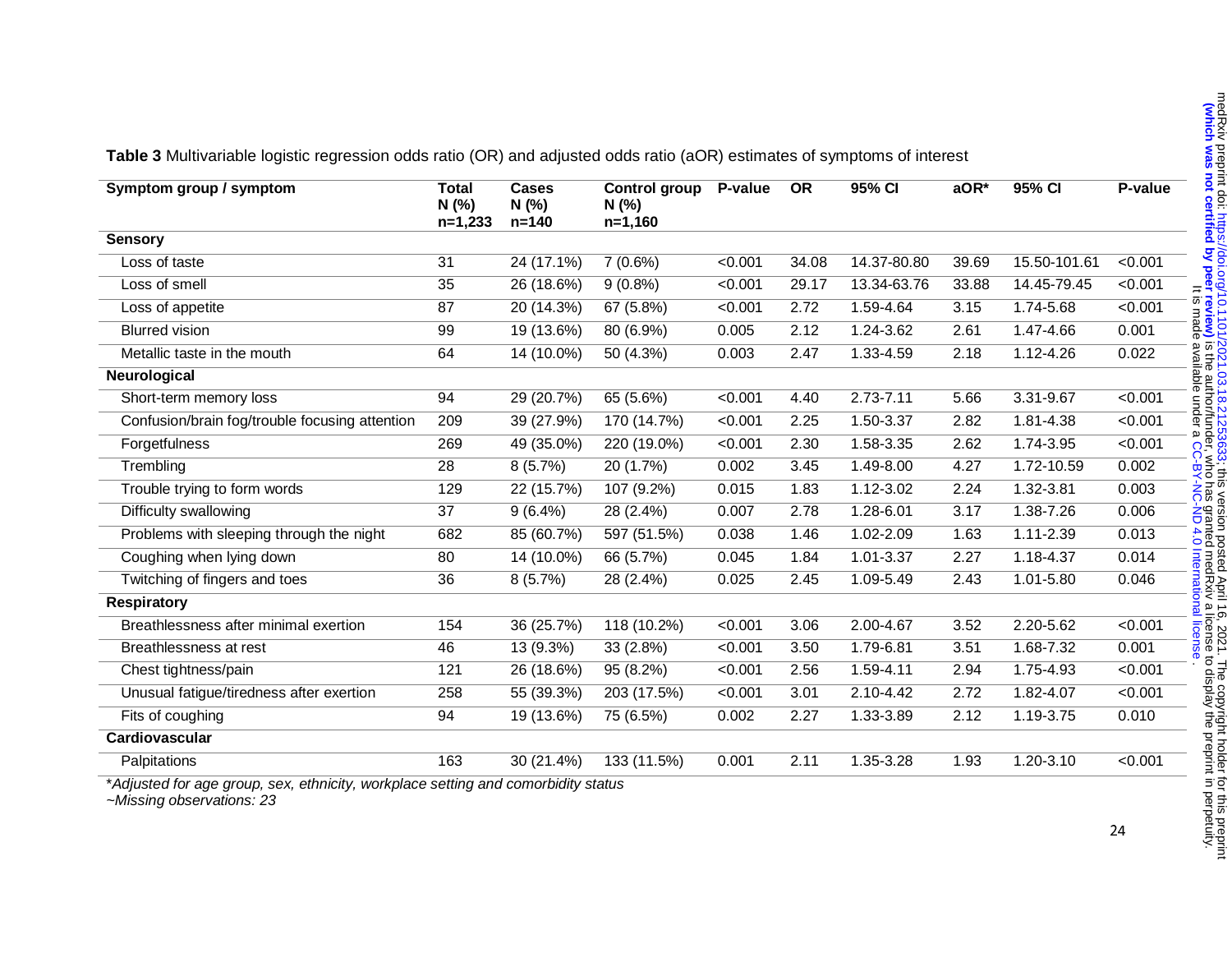**Table 4** Adjusted odds ratios (aOR) estimates using multivariable logistic models of symptoms of interest grouped by cluster

| <b>Cluster</b>                                                                                                                                       | Total<br>N(%<br>$n=1.233$ | Cases<br>N(%)<br>$n = 140$ | <b>Uninfected</b><br>N(%<br>$n=1.160$ | <b>OR</b> | 95% CI        | P-value | aOR  | 95% CI        | P-value |
|------------------------------------------------------------------------------------------------------------------------------------------------------|---------------------------|----------------------------|---------------------------------------|-----------|---------------|---------|------|---------------|---------|
| <b>Sensory</b><br>Loss of smell OR loss of taste OR<br>blurred vision OR loss of appetite                                                            | 191                       | 53 (37.9%)                 | 138 (11.9%)                           | 4.51      | $3.07 - 6.63$ | < 0.001 | 5.25 | $3.45 - 8.01$ | < 0.001 |
| <b>Neurological</b><br>Forgetfulness OR confusion OR short-<br>term memory loss                                                                      | 323                       | 59 (42.1%)                 | 264 (22.8%)                           | 2.47      | 1.72-3.55     | < 0.001 | 2.77 | 1.87-4.11     | < 0.001 |
| Cardiorespiratory<br>Unusual fatigue OR palpitations OR<br>breathlessness after minimal exertion<br>OR chest tightness/pain OR breathless<br>at rest | 446                       | 72 (51.4%)                 | 374 (32.4%)                           | 2.23      | 1.56-3.17     | < 0.001 | 2.06 | 1.42-3.01     | < 0.001 |

*~Missing observations: 23*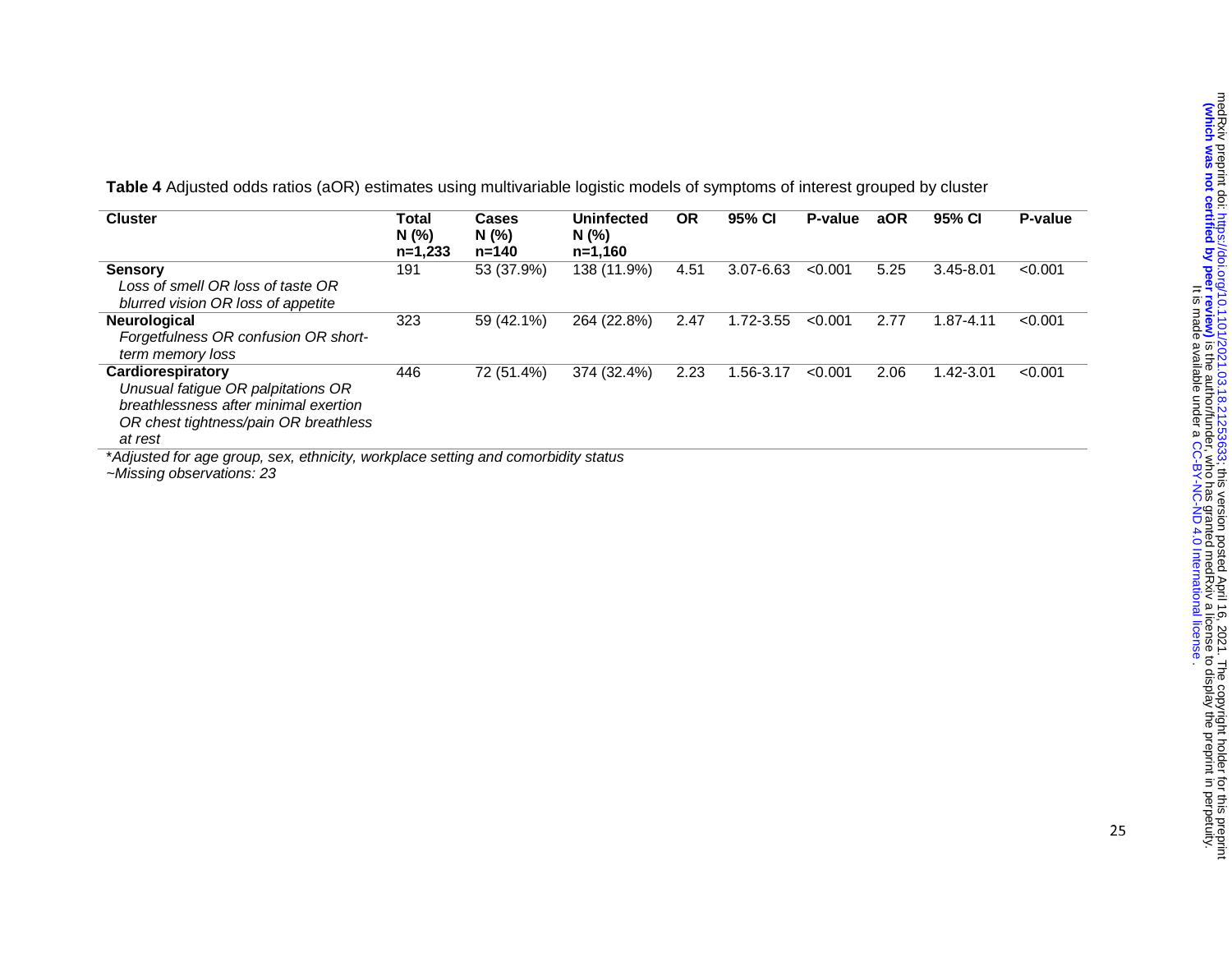

**Figure 2** Venn diagrams representing the most common systems affected among cases compared to the control group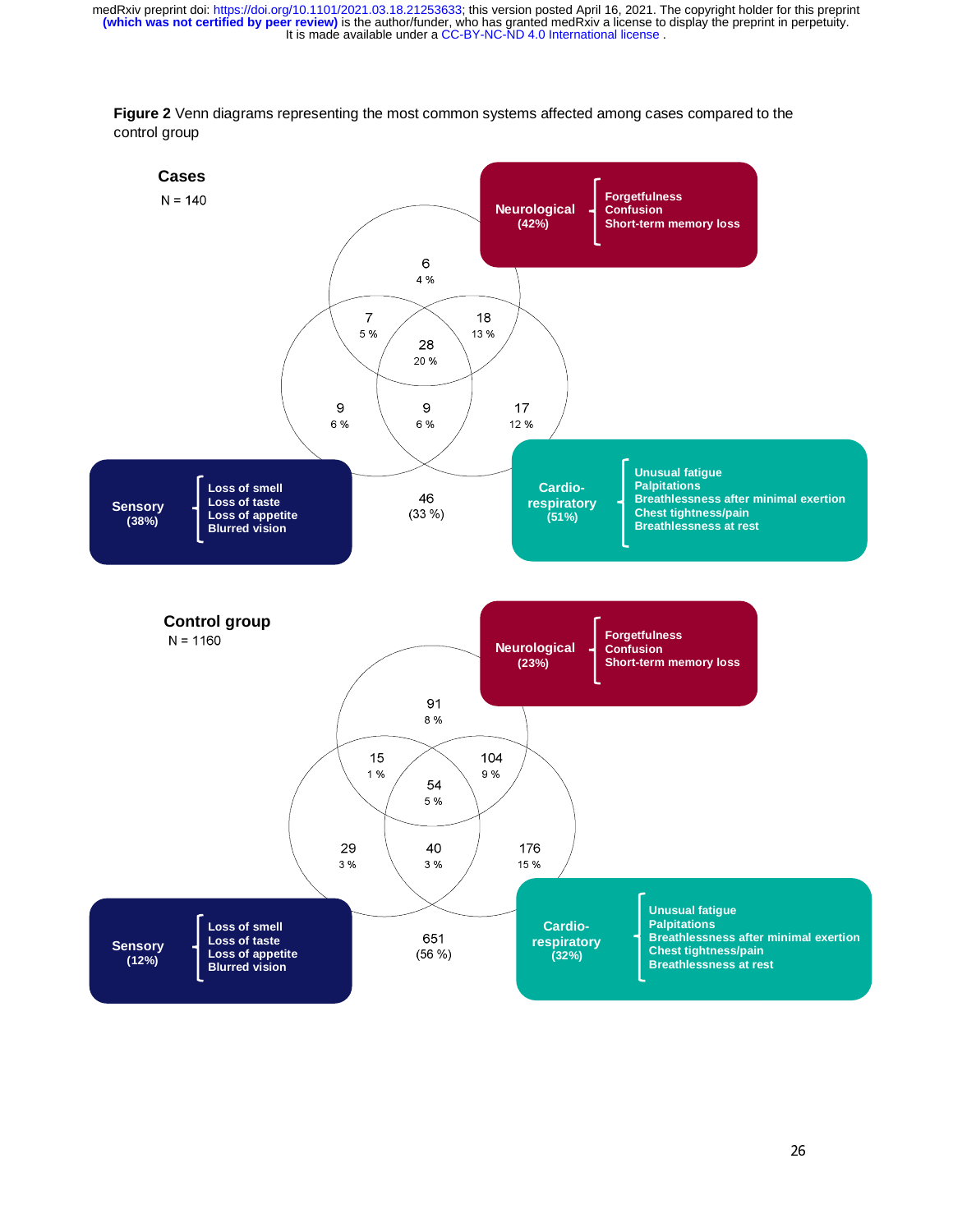## **References**

1. Parasher A. COVID-19: Current understanding of its pathophysiology, clinical presentation<br>10. Parasher A. Covids Medical Journal. 2020: postgradmedj-2020-138577.<br>10. Pulki K, Fujiogi M, Koutsogiannaki S. COVID-19 pathop

Yuki K, Fujiogi M, Koutsogiannaki S. COVID-19 pathophysiology: A review. Clinical

2. Yuki K, Fujiogi M, Koutsogiannaki S. COVID-19 pathophysiology: A review. Clinical immunology (Orlando, Fla). 2020;215:108427.

Research. 2020;6(4):00542-2020.<br>4. Mahase E. Covid-19: What do we know about "long covid"? BMJ (Clinical research ed).<br>2020:370:m2815. Research. 2020;6(4):00542-2020.

5. Lopez-Leon S, Wegman-Ostrosky T, Perelman C, Sepulveda R, Rebolledo P, Cuapio A, et al. 2020;370:m2815.<br>5. Lopez-Leon S, Wegman-Ostrosky T, Perelman C, Sepulveda R, Rebolledo P, Cuapio A, et<br>More Than 50 Long-Term Effects of COVID-19: A Systematic Review and Meta-Analysis. Res Sq.<br>6. NICE. COVID-19 rapid guid -----,---------------<br>5. Lopez-Leo<br>More Than 50 Lon<br>6. NICE. COV<br>from: https://wwv

5. More Than 50 Long-Term Effects of COVID-19: A Systematic Review and Meta-Analysis. Res Sq. 2026<br>5. NICE. COVID-19 rapid guideline: managing the long-term effects of COVID-19 2020 [Availak<br>from: https://www.nice.org.uk/g 6. NICE. COVID-19 rapid guideline: managing the long-term effects of COVID-19 2020 [Available from: https://www.nice.org.uk/guidance/ng188.<br>7. Nabavi N. Long covid: How to define it and how to manage it. BMJ (Clinical rese

from: https://www.nice.org.uk/guidance/ng188.

8. Kingstone T, Taylor AK, O'Donnell CA, Atherton H, Blane DN, Chew-Graham CA. Finding the 2020;370:m3489.<br>8. Kingstone T, Taylor AK, O'Donnell CA, Atherton H, Blane DN, Chew-Graham CA. Finding th<br>1. Tright' GP: a qualitative study of the experiences of people with long-COVID. BJGP open. 2020.<br>1. 2020;370:m3489. 8. Kingstone T, Taylor AK, O'Donnell CA, Atherton H, Blane DN, Chew-Graham CA. Finding the

'right' GP: a qualitative study of the experiences of people with long-COVID. BJGP open. 2020.<br>9. Cirulli ET, Barrett KMS, Riffle S, Bolze A, Neveux I, Dabe S, et al. Long-term COVID-19<br>symptoms in a large unselect

symptoms in a large unselected population. medRxiv. 2020:2020.10.07.20208702.<br>10. Huang C, Huang L, Wang Y, Li X, Ren L, Gu X, et al. 6-month consequences of COVID-:<br>patients discharged from hospital: a cohort stud symptoms in a large union of the large union.<br>10. Huang C, Huang L, Wang Y, Li X, Ren L, Gu X, et al. 6-month consequences c<br>11. Burke D. Full list of 170 long-Covid symptoms leaving patients with hair lo

10. Huang C, Huang L, Wang Y, Li X, Ren L, Gu X, et al. 6-month consequences of COVID-19 in<br>patients discharged from hospital: a cohort study. The Lancet. 2021;397(10270):220-32.<br>11. Burke D. Full list of 170 long-Covid sy paticary of the D. Full list of 170 long-Covid symptoms leaving patients with hair loss and<br>pain. The Daily Mirror. 2020.<br>12. Harris RJ, Whitaker HJ, Andrews NJ, Aiano F, Amin-Chowdhury Z, Flood J, et al. Se<br>survei

12. Harris RJ, Whitaker HJ, Andrews NJ, Aiano F, Amin-Chowdhury Z, Flood J, et al. Serological<br>surveillance of SARS-CoV-2: trends and humoral response in a cohort of public health workers.<br>medRxiv. 2020:2020.10.21.20216689 pain. The Daily Mirror.<br>12. Harris RJ, Whitaker H<br>surveillance of SARS-CoV-2: ti<br>medRxiv. 2020:2020.10.21.20<br>13. Harris RJ, Whitaker H

12. Harris RJ, Whitaker HJ, Andrews NJ, Aiano F, Amin-Chowdhury Z, Flood J, et al. Serological surveillance of SARS-CoV-2: 1.20216689.<br>ThedRxiv. 2020:2020.10.21.20216689.<br>13. Harris RJ, Whitaker HJ, Andrews NJ, Aiano F, Amin-Chowdhury Z, Flood J, et al. Serologi<br>surveillance of SARS-CoV-2: Six-month trends medal - Harris RJ, Whitaker HJ, Andrew<br>13. Harris RJ, Whitaker HJ, Andrew<br>surveillance of SARS-CoV-2: Six-month<br>workers. Journal of Infection.<br>14. Sudre CH, Murray B, Varsavsky surveillance of SARS-CoV-2: Six-month trends and antibody response in a cohort of public health<br>workers. Journal of Infection.<br>14. Sudre CH, Murray B, Varsavsky T, Graham MS, Penfold RS, Bowyer RC, et al. Attributes

workers. Journal of Infection.<br>14. Sudre CH, Murray B, Varsavsky T, Graham MS, Penfold RS, Bowyer RC, et al. Attributes ar<br>predictors of Long-COVID: analysis of COVID cases and their symptoms collected by the Covid<br>S 14. Sudre CH, Murray B, V<br>predictors of Long-COVID: ana<br>Symptoms Study App. medRxi<br>15. Carfi A, Bernabei R, La predictors of Long-COVID: analysis of COVID cases and their symptoms collected by the Covid<br>Symptoms Study App. medRxiv. 2020:2020.10.19.20214494.<br>15. Carfi A, Bernabei R, Landi F. Persistent Symptoms in Patients A

predictors Study App. medRxiv. 2020:2020.10.19.20214494.<br>15. Carfi A, Bernabei R, Landi F. Persistent Symptoms in Patients After Acute COVID-19. Ja<br>2020;324(6):603-5.<br>16. Lex A, Gehlenborg N, Strobelt H, Vuillemot R, Pfist Symptoms Starf A, Bernabei R, Landi F. Persistent Symptoms in F<br>2020;324(6):603-5.<br>16. Lex A, Gehlenborg N, Strobelt H, Vuillemot R, Pfister I<br>Sets. IEEE Trans Vis Comput Graph. 2014;20(12):1983-92.

2020;324(6):603-5.<br>16. Lex A, Gehlenborg N, Strobelt H, Vuillemot R, Pfister H. UpSet: Visualization of Intersecting<br>Sets. IEEE Trans Vis Comput Graph. 2014;20(12):1983-92.<br>17. Baig AM. Chronic COVID Syndrom 2020;324(6):603-5.<br>16. Lex A, Gehlenborg N, Strobelt H, Vuillemot R, Pfister H. Up.<br>2014;20(12):1983-92.<br>17. Baig AM. Chronic COVID Syndrome: Need for an appropria<br>20VID and COVID Long-Haulers. Journal of medical virology.

17. Baig AM. Chronic COVID Syndrome: Need for an appropriate medical terminology for Long-<br>COVID and COVID Long-Haulers. Journal of medical virology. 2020.<br>18. Wong AW, Shah AS, Johnston JC, Carlsten C, Ryerson CJ. Patient 17. Baig AM. Chronic COVID Syndrome: Need for an a<br>COVID and COVID Long-Haulers. Journal of medical virolog<br>18. Nong AW, Shah AS, Johnston JC, Carlsten C, Ryers<br>measures after COVID-19: a prospective cohort study. The

The Covid and Covid and Covid and Covid and Covid and Covid and Covid and Covid and Sumessures after COVID-19: a prospective cohort study. The Europea<br>19. Sykes DL, Holdsworth L, Jawad N, Gunasekera P, Morice AF<br>Symptom Bu measures after COVID-19: a prospective cohort study. The European respiratory journal. 20.<br>19. Sykes DL, Holdsworth L, Jawad N, Gunasekera P, Morice AH, Crooks MG. Post-COVII<br>Symptom Burden: What is Long-COVID and Ho

19. Sykes DL, Holdsworth L, Jawad N, Gunasekera P, Morice AH, Crooks MG. Post-COVID-19<br>Symptom Burden: What is Long-COVID and How Should We Manage It? Lung. 2021:1-7.<br>20. Halpin S, O'Connor R, Sivan M. Long COVID and chron Symptom Burden: What is Long-COVID and How Should We Manage It? Lung. 2021:1-7.<br>20. Halpin S, O'Connor R, Sivan M. Long COVID and chronic COVID syndromes. Journal of<br>medical virology. 2021;93(3):1242-3.<br>21. Symptom Burden: What is Long-COVID and chronic COVID syndromes. Journ<br>Symptom Burden: What is long-COVID and thronic COVID syndromes. Journ<br>Medical virology. 2021;93(3):1242-3.<br>21. The prevalence of long-COVID symptoms and

20. Halpin S, O'Connor R, Sivan M. Long COVID and chronic COVID syndromes. Journal of<br>medical virology. 2021;93(3):1242-3.<br>21. The prevalence of long COVID symptoms and COVID-19 complications. In: ONS, edit medical virology. 2021<br>21. The prevalence of long COVID<br>22. Joan Riel D, Verdijk R, Kuiken 1<br>diseases into the central nervous syst<br>23. Özçelik Korkmaz M, Eğilmez C 22. van Riel D, Verdijk R, Kuiken T. The olfactory nerve: a shortcut for influenza and other viral<br>diseases into the central nervous system. The Journal of pathology. 2015;235(2):277-87.<br>23. Özçelik Korkmaz

22. van Riel D, Verdijk R, Kuiken T. The olfactory nerve: a shortcut for influenza and other viral 23. Özçelik Korkmaz M, Eğilmez OK, Özçelik MA, Güven M. Otolaryngological manife:<br>hospitalised patients with confirmed COVID-19 infection. European archives of oto-rhino<br>. hospitalised patients with confirmed COVID-19 infection. European archives of oto-rhino-laryngolog<br>2 hospitalised patients with confirmed COVID-19 infection. European archives of oto-rhino-laryngology